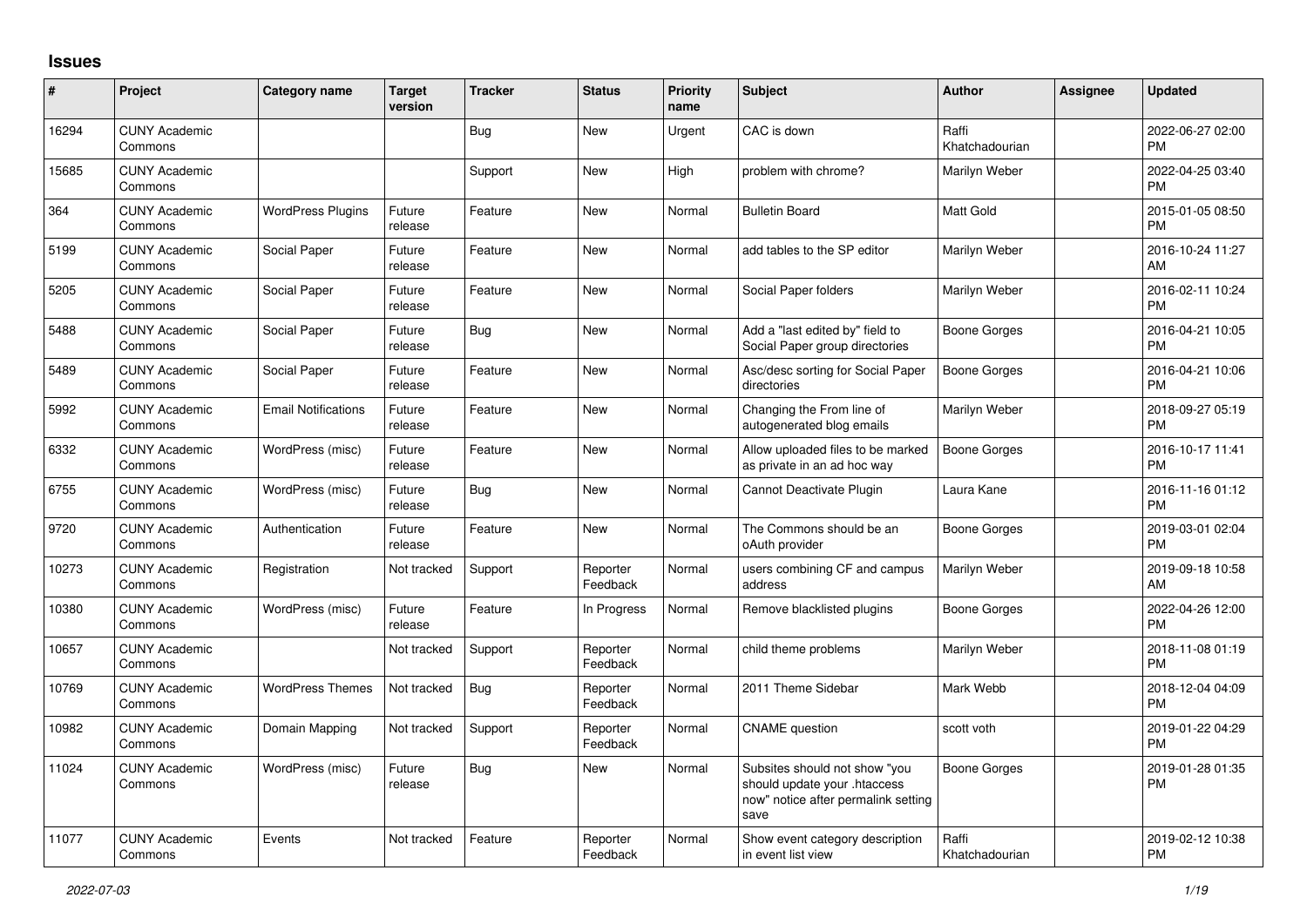| #     | <b>Project</b>                  | <b>Category name</b>     | <b>Target</b><br>version | <b>Tracker</b> | <b>Status</b>        | <b>Priority</b><br>name | <b>Subject</b>                                                                                | <b>Author</b> | <b>Assignee</b> | <b>Updated</b>                |
|-------|---------------------------------|--------------------------|--------------------------|----------------|----------------------|-------------------------|-----------------------------------------------------------------------------------------------|---------------|-----------------|-------------------------------|
| 11120 | <b>CUNY Academic</b><br>Commons | <b>WordPress Plugins</b> | Not tracked              | Bug            | Reporter<br>Feedback | Normal                  | Events Manager Events Not<br>Showing Up                                                       | Mark Webb     |                 | 2019-02-27 04:10<br><b>PM</b> |
| 11131 | <b>CUNY Academic</b><br>Commons |                          | Future<br>release        | Feature        | Reporter<br>Feedback | Normal                  | Image Annotation Plugins                                                                      | Laurie Hurson |                 | 2019-02-26 11:33<br>AM        |
| 11392 | <b>CUNY Academic</b><br>Commons |                          | Future<br>release        | Bug            | New                  | Normal                  | Migrate users away from<br><b>StatPress</b>                                                   | Boone Gorges  |                 | 2019-04-23 03:53<br><b>PM</b> |
| 11415 | <b>CUNY Academic</b><br>Commons | <b>WordPress Plugins</b> | Not tracked              | Bug            | Reporter<br>Feedback | Normal                  | <b>Blog Subscriptions in Jetpack</b>                                                          | Laurie Hurson |                 | 2019-05-14 10:34<br>AM        |
| 11509 | <b>CUNY Academic</b><br>Commons |                          | Not tracked              | Support        | Reporter<br>Feedback | Normal                  | deleted Page causing a Menu<br>problem?                                                       | Marilyn Weber |                 | 2019-06-04 09:54<br>AM        |
| 11519 | <b>CUNY Academic</b><br>Commons |                          | Not tracked              | Support        | Assigned             | Normal                  | comment option not appearing                                                                  | Marilyn Weber |                 | 2019-09-24 10:28<br>AM        |
| 11556 | <b>CUNY Academic</b><br>Commons | Courses                  | Not tracked              | Bug            | Reporter<br>Feedback | Normal                  | Instructor name given in course<br>listing                                                    | Tom Harbison  |                 | 2019-06-25 04:12<br><b>PM</b> |
| 11771 | <b>CUNY Academic</b><br>Commons |                          | Not tracked              | Support        | Reporter<br>Feedback | Normal                  | post displays in sections                                                                     | Marilyn Weber |                 | 2019-08-20 10:34<br>AM        |
| 11787 | <b>CUNY Academic</b><br>Commons |                          | Not tracked              | Support        | Reporter<br>Feedback | Normal                  | automated comments notifications<br>on ZenDesk                                                | Marilyn Weber |                 | 2019-08-26 06:18<br><b>PM</b> |
| 11788 | <b>CUNY Academic</b><br>Commons | <b>WordPress Plugins</b> | Future<br>release        | Support        | Reporter<br>Feedback | Normal                  | Plugin Request - Browse Aloud                                                                 | scott voth    |                 | 2019-09-24 08:42<br>AM        |
| 11843 | <b>CUNY Academic</b><br>Commons | WordPress (misc)         | Future<br>release        | Design/UX      | <b>New</b>           | Normal                  | Tweaking the Gutenberg Editor<br>Interface                                                    | Laurie Hurson |                 | 2022-04-26 12:00<br><b>PM</b> |
| 11848 | <b>CUNY Academic</b><br>Commons |                          | Not tracked              | Support        | Hold                 | Normal                  | a Dean of Faculty wants to share<br>a large file                                              | Marilyn Weber |                 | 2019-09-24 08:44<br>AM        |
| 11860 | <b>CUNY Academic</b><br>Commons | Registration             | Future<br>release        | Feature        | <b>New</b>           | Normal                  | <b>Ensure Students Are Aware They</b><br>Can Use Aliases At Registration                      | scott voth    |                 | 2019-09-24 08:46<br>AM        |
| 12198 | <b>CUNY Academic</b><br>Commons |                          | Not tracked              | Bug            | Reporter<br>Feedback | Normal                  | Duplicate listing in My Sites                                                                 | Tom Harbison  |                 | 2019-12-09 05:50<br><b>PM</b> |
| 12328 | <b>CUNY Academic</b><br>Commons |                          | Not tracked              | Support        | New                  | Normal                  | Sign up Code for Non-CUNY<br>Faculty                                                          | Laurie Hurson |                 | 2020-01-28 10:25<br>AM        |
| 12350 | <b>CUNY Academic</b><br>Commons | Blogs (BuddyPress)       | Not tracked              | Support        | Reporter<br>Feedback | Normal                  | URL creation problem                                                                          | Marilyn Weber |                 | 2020-02-03 11:27<br>AM        |
| 12352 | <b>CUNY Academic</b><br>Commons |                          | Not tracked              | Support        | <b>New</b>           | Normal                  | "posts list" page builder block<br>option                                                     | Marilyn Weber |                 | 2020-02-03 01:29<br><b>PM</b> |
| 12360 | <b>CUNY Academic</b><br>Commons | <b>WordPress Themes</b>  | Not tracked              | Bug            | Reporter<br>Feedback | Normal                  | site just says "DANTE We are<br>currently in maintenance mode,<br>please check back shortly." | Marilyn Weber |                 | 2020-02-04 12:13<br><b>PM</b> |
| 12436 | <b>CUNY Academic</b><br>Commons |                          | Not tracked              | <b>Bug</b>     | Assigned             | Normal                  | Nightly system downtime                                                                       | Boone Gorges  |                 | 2020-08-01 09:30<br>AM        |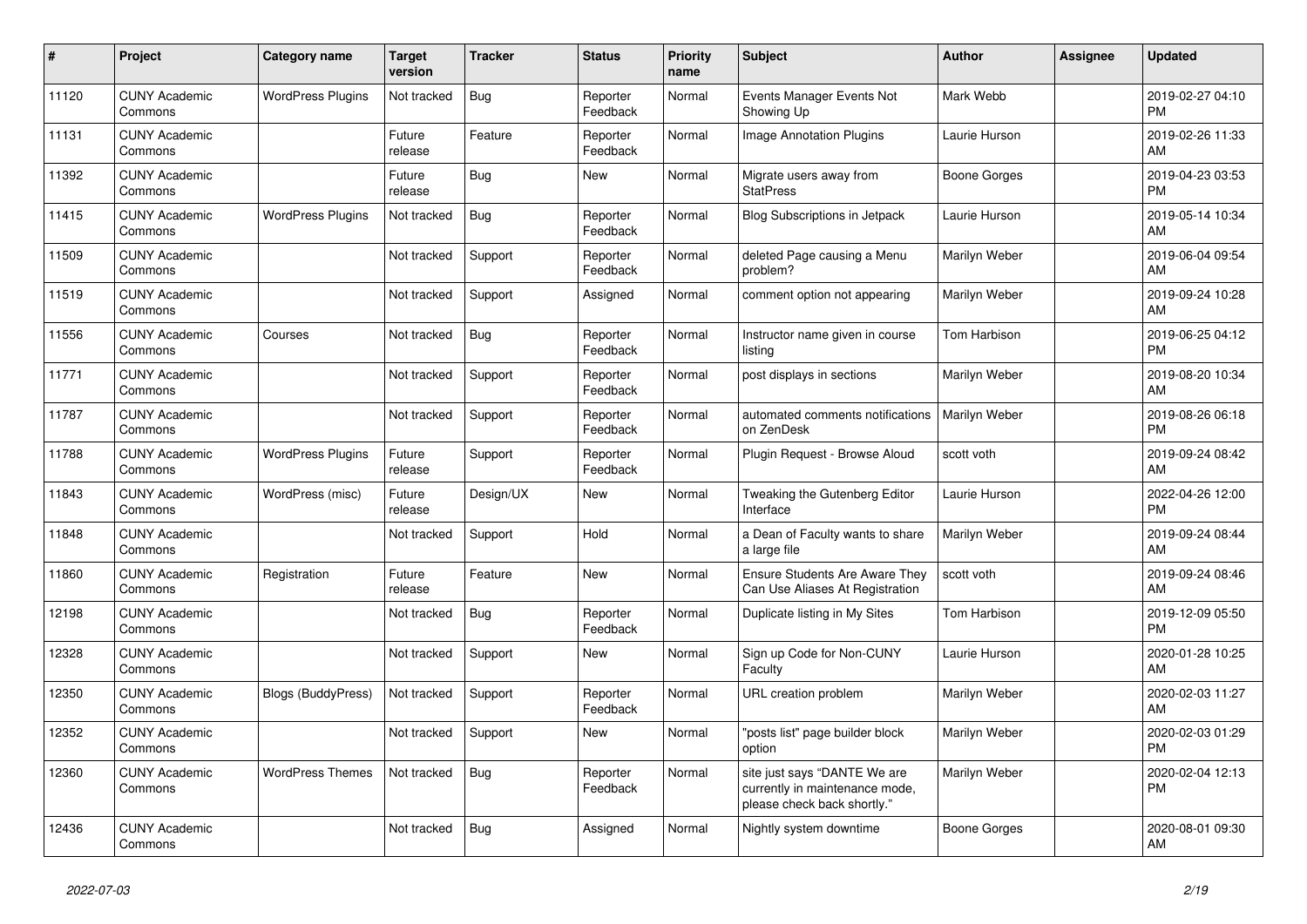| #     | Project                         | <b>Category name</b>     | Target<br>version | <b>Tracker</b> | <b>Status</b>        | <b>Priority</b><br>name | <b>Subject</b>                                                       | <b>Author</b>           | <b>Assignee</b> | <b>Updated</b>                |
|-------|---------------------------------|--------------------------|-------------------|----------------|----------------------|-------------------------|----------------------------------------------------------------------|-------------------------|-----------------|-------------------------------|
| 12573 | <b>CUNY Academic</b><br>Commons | <b>WordPress Plugins</b> | Future<br>release | Bug            | <b>New</b>           | Normal                  | <b>CommentPress Core Issues</b>                                      | scott voth              |                 | 2020-03-24 04:32<br><b>PM</b> |
| 13034 | <b>CUNY Academic</b><br>Commons |                          | Not tracked       | Support        | Reporter<br>Feedback | Normal                  | a site is asking people to join the<br>Commons to get a download     | Marilyn Weber           |                 | 2020-07-12 07:23<br>AM        |
| 13048 | <b>CUNY Academic</b><br>Commons | Shortcodes and<br>embeds | Future<br>release | Feature        | <b>New</b>           | Normal                  | Jupyter Notebooks support                                            | Boone Gorges            |                 | 2020-07-14 11:46<br>AM        |
| 13255 | <b>CUNY Academic</b><br>Commons |                          | Not tracked       | Support        | Reporter<br>Feedback | Normal                  | Accessibility problems                                               | Marilyn Weber           |                 | 2020-09-01 05:48<br><b>PM</b> |
| 13650 | <b>CUNY Academic</b><br>Commons | Group Library            | Future<br>release | Feature        | <b>New</b>           | Normal                  | Forum Attachments in Group<br>Library                                | Laurie Hurson           |                 | 2021-11-19 12:30<br><b>PM</b> |
| 13975 | <b>CUNY Academic</b><br>Commons | Social Paper             | Not tracked       | Support        | Reporter<br>Feedback | Normal                  | can't approve comments on Social<br>Paper paper                      | Marilyn Weber           |                 | 2021-02-12 09:33<br><b>AM</b> |
| 14074 | <b>CUNY Academic</b><br>Commons | WordPress (misc)         | Not tracked       | Support        | Reporter<br>Feedback | Normal                  | page password protection problem                                     | Marilyn Weber           |                 | 2021-03-02 11:03<br>AM        |
| 14398 | <b>CUNY Academic</b><br>Commons |                          | Not tracked       | Support        | Reporter<br>Feedback | Normal                  | Events plug-in notification problem                                  | Marilyn Weber           |                 | 2021-05-11 11:21<br>AM        |
| 14538 | <b>CUNY Academic</b><br>Commons |                          | Not tracked       | Support        | Reporter<br>Feedback | Normal                  | <b>Weebly To Commons</b>                                             | Laurie Hurson           |                 | 2021-09-14 10:47<br>AM        |
| 14629 | <b>CUNY Academic</b><br>Commons |                          | Not tracked       | Bug            | Reporter<br>Feedback | Normal                  | Possible Post Order Bug?                                             | <b>Syelle Graves</b>    |                 | 2021-09-14 10:47<br>AM        |
| 14784 | <b>CUNY Academic</b><br>Commons |                          |                   | Support        | Reporter<br>Feedback | Normal                  | User report of logo problem when<br>using Customizer theme           | Marilyn Weber           |                 | 2021-09-17 10:25<br>AM        |
| 14792 | <b>CUNY Academic</b><br>Commons |                          |                   | <b>Bug</b>     | New                  | Normal                  | Inconsistent email notifications<br>from gravity forms               | Raffi<br>Khatchadourian |                 | 2021-10-04 01:50<br><b>PM</b> |
| 14842 | <b>CUNY Academic</b><br>Commons |                          | Not tracked       | Support        | Reporter<br>Feedback | Normal                  | Question about widgets and block<br>editor                           | Gina Cherry             |                 | 2021-10-06 03:01<br><b>PM</b> |
| 14900 | <b>CUNY Academic</b><br>Commons |                          | Not tracked       | Support        | Reporter<br>Feedback | Normal                  | previous theme?                                                      | Marilyn Weber           |                 | 2021-10-25 10:31<br>AM        |
| 14911 | <b>CUNY Academic</b><br>Commons | <b>WordPress Themes</b>  | Not tracked       | Support        | <b>New</b>           | Normal                  | Twentytwentyone theme                                                | Marilyn Weber           |                 | 2021-10-28 10:37<br>AM        |
| 14936 | <b>CUNY Academic</b><br>Commons |                          |                   | Bug            | <b>New</b>           | Normal                  | Commons websites blocked by<br>SPS campus network                    | Laurie Hurson           |                 | 2021-11-03 03:57<br><b>PM</b> |
| 14940 | <b>CUNY Academic</b><br>Commons |                          |                   | Bug            | <b>New</b>           | Normal                  | Discrepancy between Commons<br>profile "sites" and actual # of sites | Laurie Hurson           |                 | 2021-11-08 11:09<br>AM        |
| 15045 | <b>CUNY Academic</b><br>Commons |                          |                   | Support        | <b>New</b>           | Normal                  | no result for KCeL in the search<br>box on the commons               | Marilyn Weber           |                 | 2021-12-10 11:29<br>AM        |
| 15169 | <b>CUNY Academic</b><br>Commons |                          | 2.0.3             | Support        | Reporter<br>Feedback | Normal                  | new Prelude website zipfiles for<br>custom theme and other files.    | Marilyn Weber           |                 | 2022-06-29 11:32<br>AM        |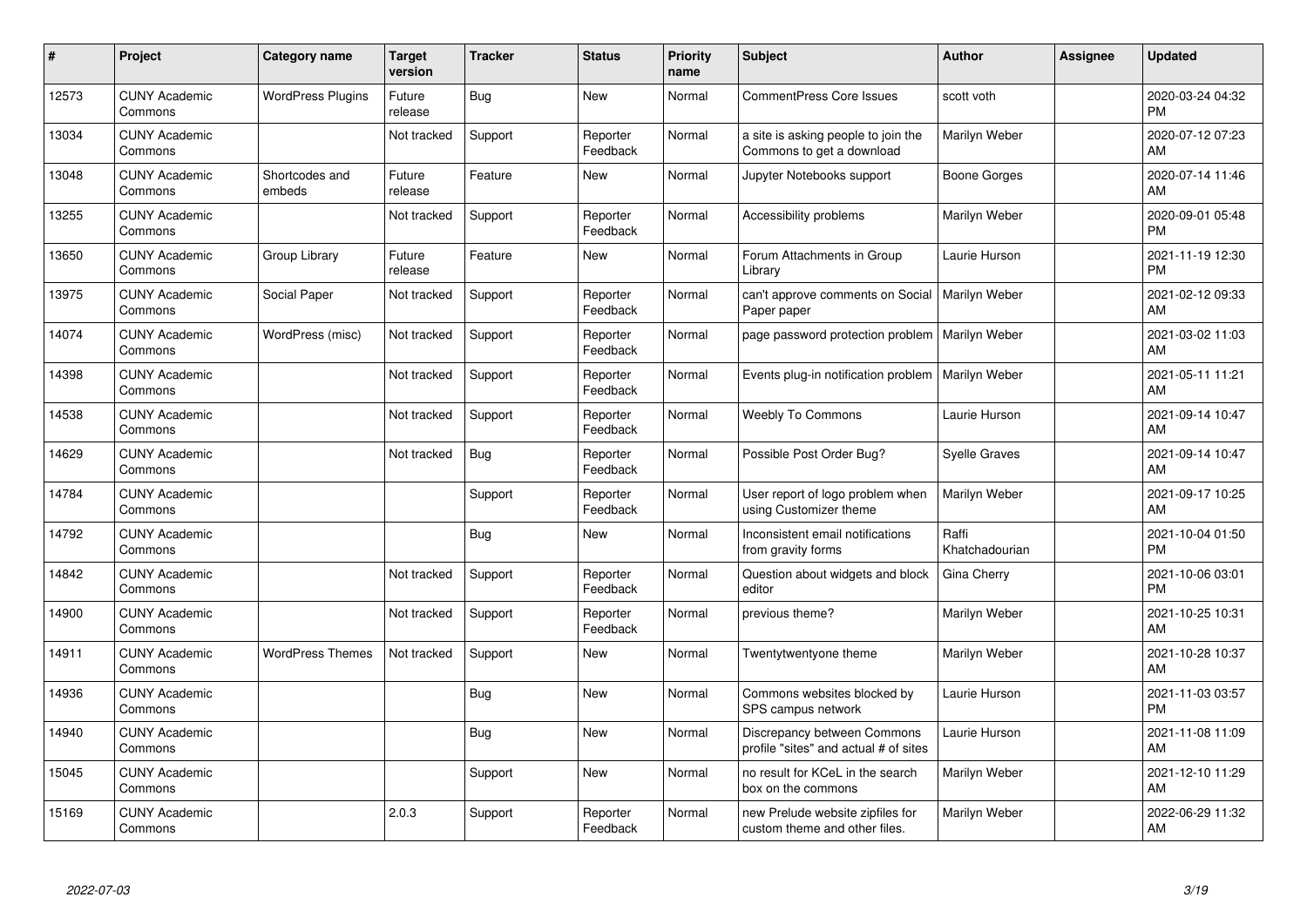| #     | Project                         | Category name            | <b>Target</b><br>version | <b>Tracker</b> | <b>Status</b>        | <b>Priority</b><br>name | <b>Subject</b>                                                                             | <b>Author</b>           | Assignee          | <b>Updated</b>                |
|-------|---------------------------------|--------------------------|--------------------------|----------------|----------------------|-------------------------|--------------------------------------------------------------------------------------------|-------------------------|-------------------|-------------------------------|
| 15176 | <b>CUNY Academic</b><br>Commons |                          | Not tracked              | Support        | Reporter<br>Feedback | Normal                  | Archiving Q Writing & Old<br>Wordpress Sites on the Commons                                | Laurie Hurson           |                   | 2022-02-08 10:28<br>AM        |
| 15260 | <b>CUNY Academic</b><br>Commons |                          |                          | Support        | Reporter<br>Feedback | Normal                  | Diacritical markings   European<br><b>Stages</b>                                           | Marilyn Weber           |                   | 2022-02-04 08:16<br>AM        |
| 15370 | <b>CUNY Academic</b><br>Commons |                          |                          | Support        | Reporter<br>Feedback | Normal                  | All-in-One Event Calendar?                                                                 | Marilyn Weber           |                   | 2022-02-17 11:03<br>AM        |
| 15565 | <b>CUNY Academic</b><br>Commons |                          |                          | Support        | <b>New</b>           | Normal                  | Events - send updates to an email<br>listserv                                              | Marilyn Weber           |                   | 2022-03-10 01:06<br><b>PM</b> |
| 15613 | <b>CUNY Academic</b><br>Commons |                          | 2.0.3                    | Feature        | Reporter<br>Feedback | Normal                  | Adding "Passster" plugin                                                                   | Laurie Hurson           |                   | 2022-06-29 11:32<br>AM        |
| 15655 | <b>CUNY Academic</b><br>Commons |                          | 2.0.3                    | Support        | Reporter<br>Feedback | Normal                  | Event Aggregator plugin?                                                                   | Marilyn Weber           |                   | 2022-06-29 11:32<br>AM        |
| 15757 | <b>CUNY Academic</b><br>Commons |                          |                          | Bug            | <b>New</b>           | Normal                  | Members # do not match                                                                     | Laurie Hurson           |                   | 2022-03-30 04:52<br><b>PM</b> |
| 15816 | <b>CUNY Academic</b><br>Commons |                          | Not tracked              | Support        | <b>New</b>           | Normal                  | slow loading at SPS                                                                        | Marilyn Weber           |                   | 2022-04-05 01:26<br><b>PM</b> |
| 15923 | <b>CUNY Academic</b><br>Commons |                          | Not tracked              | Feature        | Reporter<br>Feedback | Normal                  | <b>Bellows Plugin Adjustments</b>                                                          | Laurie Hurson           |                   | 2022-04-20 10:10<br>AM        |
| 16099 | <b>CUNY Academic</b><br>Commons |                          |                          | Support        | Reporter<br>Feedback | Normal                  | request for Newsletter Glue                                                                | Marilyn Weber           |                   | 2022-05-13 12:14<br><b>PM</b> |
| 16255 | <b>CUNY Academic</b><br>Commons | WordPress (misc)         |                          | Bug            | <b>New</b>           | Normal                  | Need to define 'MULTISITE'<br>constant in wp-config.php                                    | Raymond Hoh             |                   | 2022-06-19 09:31<br>AM        |
| 16290 | <b>CUNY Academic</b><br>Commons |                          |                          | Feature        | Reporter<br>Feedback | Normal                  | Add Table Of Contents Block<br>plug-in                                                     | Raffi<br>Khatchadourian |                   | 2022-06-24 10:26<br>AM        |
| 16314 | <b>CUNY Academic</b><br>Commons | <b>WordPress Plugins</b> |                          | Feature        | <b>New</b>           | Normal                  | Install Multicollab plug-in?                                                               | Raffi<br>Khatchadourian |                   | 2022-06-29 03:44<br><b>PM</b> |
| 16318 | <b>CUNY Academic</b><br>Commons |                          |                          | <b>Bug</b>     | <b>New</b>           | Normal                  | Unable to Access block editor or<br>embed YouTube videos in new<br>pages, in one site only | <b>Syelle Graves</b>    |                   | 2022-07-01 06:53<br><b>PM</b> |
| 6356  | <b>CUNY Academic</b><br>Commons | <b>WordPress Plugins</b> | Future<br>release        | Bug            | Reporter<br>Feedback | Low                     | Should Subscribe2 be<br>deprecated?                                                        | Luke Waltzer            |                   | 2017-03-20 12:20<br><b>PM</b> |
| 13912 | <b>CUNY Academic</b><br>Commons |                          | Not tracked              | Feature        | Hold                 | Low                     | posting "missed schedule"                                                                  | Marilyn Weber           |                   | 2021-02-23 10:46<br>AM        |
| 2576  | <b>NYCDH Community</b><br>Site  |                          |                          | Bug            | Hold                 | Low                     | Test Next Button in Javascript<br><b>Tutorial Under Activities</b>                         | <b>Mark Newton</b>      | Alex Gil          | 2013-05-18 02:55<br><b>PM</b> |
| 2577  | <b>NYCDH Community</b><br>Site  |                          |                          | Feature        | Assigned             | Low                     | Investigate Potential to Add Links<br>to the Forum                                         | <b>Mark Newton</b>      | Alex Gil          | 2013-05-16 09:40<br><b>PM</b> |
| 11968 | JustPublics@365<br>MediaCamp    |                          |                          | Feature        | <b>New</b>           | Normal                  | Nanoscience Retractable Display<br>Unit                                                    | Donald Cherry           | Bonnie<br>Eissner | 2021-02-19 08:50<br>AM        |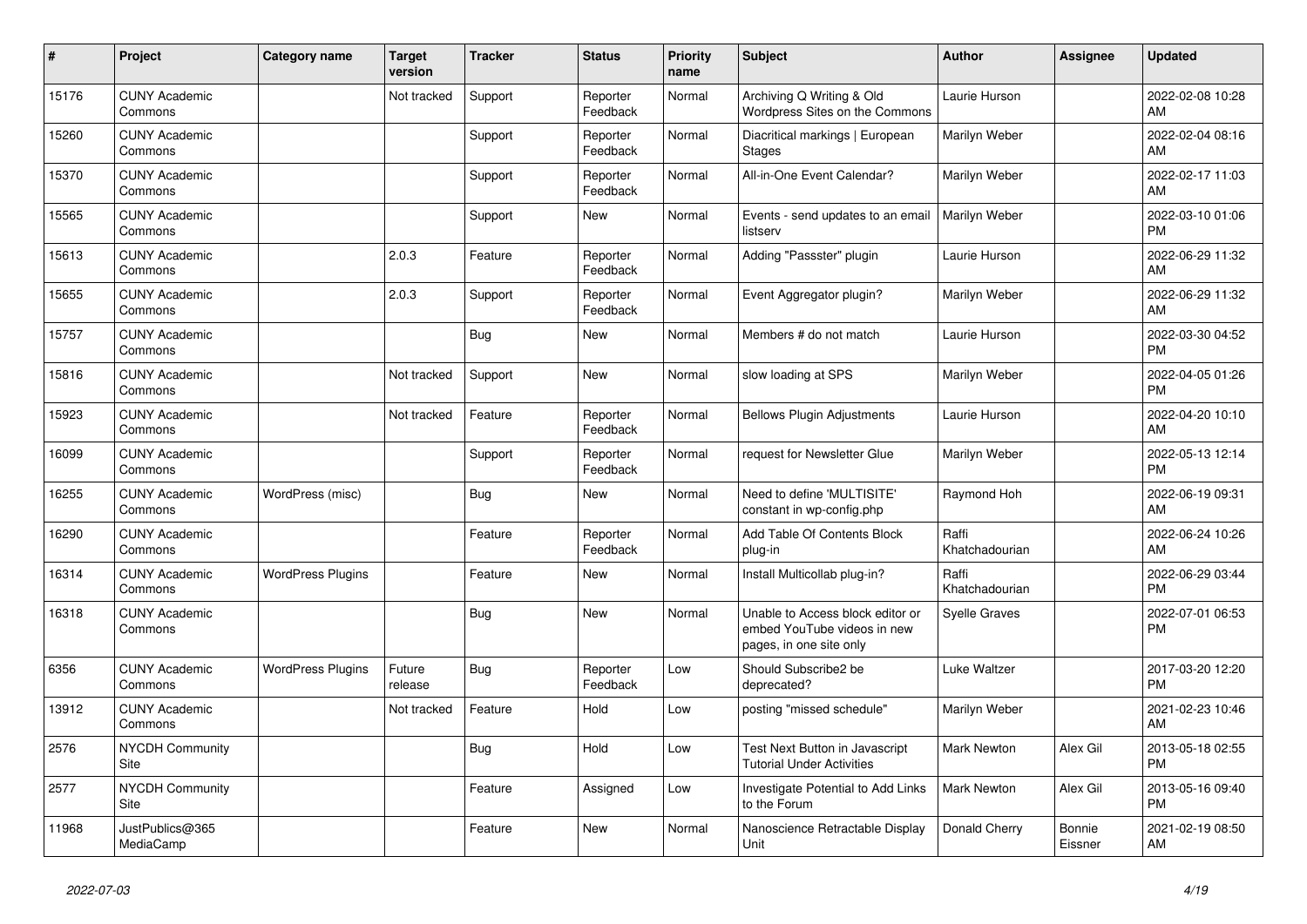| #     | Project                         | <b>Category name</b>           | <b>Target</b><br>version | <b>Tracker</b> | <b>Status</b>        | <b>Priority</b><br>name | <b>Subject</b>                                                              | <b>Author</b>       | <b>Assignee</b> | <b>Updated</b>                |
|-------|---------------------------------|--------------------------------|--------------------------|----------------|----------------------|-------------------------|-----------------------------------------------------------------------------|---------------------|-----------------|-------------------------------|
| 3230  | <b>CUNY Academic</b><br>Commons | Internal Tools and<br>Workflow | Not tracked              | Feature        | Assigned             | High                    | Scripts for quicker<br>provisioning/updating of<br>development environments | Boone Gorges        | Boone<br>Gorges | 2016-01-26 04:54<br><b>PM</b> |
| 10678 | <b>CUNY Academic</b><br>Commons |                                | Not tracked              | Bug            | Reporter<br>Feedback | High                    | Newsletter Plugin Not Sending<br>Out Newsletters                            | Mark Webb           | Boone<br>Gorges | 2019-09-16 09:38<br><b>PM</b> |
| 287   | <b>CUNY Academic</b><br>Commons | WordPress (misc)               | Future<br>release        | Feature        | Assigned             | Normal                  | Create troubleshooting tool for<br>account sign-up                          | Matt Gold           | Boone<br>Gorges | 2015-11-09 06:17<br><b>PM</b> |
| 377   | <b>CUNY Academic</b><br>Commons | BuddyPress (misc)              | Future<br>release        | Feature        | Assigned             | Normal                  | Like buttons                                                                | <b>Matt Gold</b>    | Boone<br>Gorges | 2010-11-16 05:13<br><b>PM</b> |
| 435   | <b>CUNY Academic</b><br>Commons | BuddyPress (misc)              | Future<br>release        | Feature        | Assigned             | Normal                  | Include Avatar Images in Forum<br><b>Post Notification Emails</b>           | <b>Matt Gold</b>    | Boone<br>Gorges | 2010-12-08 12:40<br><b>PM</b> |
| 500   | <b>CUNY Academic</b><br>Commons | BuddyPress (misc)              | Future<br>release        | Feature        | Assigned             | Normal                  | <b>Export Group Data</b>                                                    | <b>Matt Gold</b>    | Boone<br>Gorges | 2010-12-19 12:09<br><b>PM</b> |
| 554   | <b>CUNY Academic</b><br>Commons | BuddyPress (misc)              | Future<br>release        | Feature        | Assigned             | Normal                  | Add Trackback notifications to<br>site-wide activity feed                   | Matt Gold           | Boone<br>Gorges | 2015-11-09 06:19<br><b>PM</b> |
| 585   | <b>CUNY Academic</b><br>Commons | Group Forums                   | Future<br>release        | Feature        | Assigned             | Normal                  | Merge Forum Topics                                                          | Sarah Morgano       | Boone<br>Gorges | 2011-07-06 04:11<br><b>PM</b> |
| 599   | <b>CUNY Academic</b><br>Commons | BuddyPress (misc)              | Future<br>release        | Feature        | Assigned             | Normal                  | Consider adding rating plugins for<br><b>BuddyPress/BBPress</b>             | <b>Matt Gold</b>    | Boone<br>Gorges | 2011-08-22 06:50<br><b>PM</b> |
| 618   | <b>CUNY Academic</b><br>Commons | <b>BuddyPress Docs</b>         | Future<br>release        | Feature        | Assigned             | Normal                  | <b>BuddyPress Docs: export formats</b>                                      | Boone Gorges        | Boone<br>Gorges | 2015-11-09 05:38<br><b>PM</b> |
| 635   | <b>CUNY Academic</b><br>Commons | BuddyPress (misc)              | Future<br>release        | Feature        | Assigned             | Normal                  | Big Blue Button -<br>Videoconferencing in Groups and<br><b>Blogs</b>        | Matt Gold           | Boone<br>Gorges | 2011-03-14 03:24<br><b>PM</b> |
| 658   | <b>CUNY Academic</b><br>Commons | <b>WordPress Plugins</b>       | Future<br>release        | Feature        | Assigned             | Normal                  | Rebulid Sitewide Tag Suggestion                                             | <b>Matt Gold</b>    | Boone<br>Gorges | 2015-01-05 08:47<br><b>PM</b> |
| 1422  | <b>CUNY Academic</b><br>Commons | <b>BuddyPress Docs</b>         | Future<br>release        | Feature        | Assigned             | Normal                  | Make "created Doc" activity icons<br>non-mini                               | <b>Boone Gorges</b> | Boone<br>Gorges | 2015-11-09 05:48<br><b>PM</b> |
| 1460  | <b>CUNY Academic</b><br>Commons | Analytics                      | Future<br>release        | Feature        | Assigned             | Normal                  | <b>Update System Report</b>                                                 | <b>Brian Foote</b>  | Boone<br>Gorges | 2015-11-09 06:13<br><b>PM</b> |
| 1508  | <b>CUNY Academic</b><br>Commons | WordPress (misc)               | Future<br>release        | Feature        | Assigned             | Normal                  | Share login cookies across<br>mapped domains                                | Boone Gorges        | Boone<br>Gorges | 2012-07-02 12:12<br><b>PM</b> |
| 1744  | <b>CUNY Academic</b><br>Commons | <b>BuddyPress Docs</b>         | Future<br>release        | Feature        | Assigned             | Normal                  | Spreadsheet-style Docs                                                      | Boone Gorges        | Boone<br>Gorges | 2015-11-09 06:13<br><b>PM</b> |
| 1888  | <b>CUNY Academic</b><br>Commons | Home Page                      | Future<br>release        | Feature        | Assigned             | Normal                  | Refactor BP MPO Activity Filter to<br>support proper pagination             | Sarah Morgano       | Boone<br>Gorges | 2014-05-01 07:11<br><b>PM</b> |
| 2523  | <b>CUNY Academic</b><br>Commons | <b>BuddyPress Docs</b>         | Future<br>release        | Feature        | Assigned             | Normal                  | Allow Users to Upload Images to<br>BP Docs                                  | <b>Matt Gold</b>    | Boone<br>Gorges | 2015-11-09 06:14<br><b>PM</b> |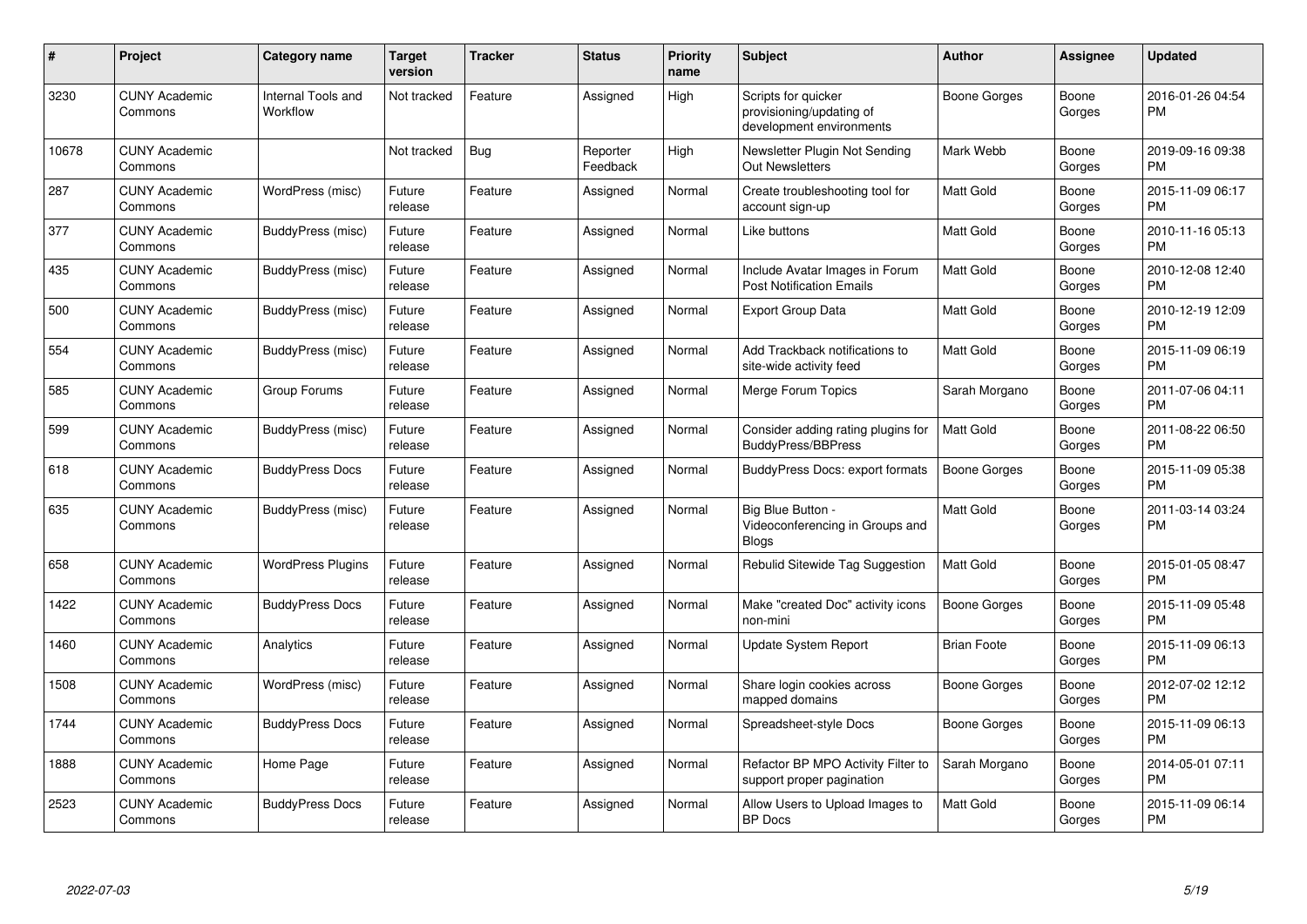| #    | Project                         | <b>Category name</b>    | <b>Target</b><br>version | <b>Tracker</b> | <b>Status</b>       | Priority<br>name | <b>Subject</b>                                                                    | Author                  | <b>Assignee</b> | <b>Updated</b>                |
|------|---------------------------------|-------------------------|--------------------------|----------------|---------------------|------------------|-----------------------------------------------------------------------------------|-------------------------|-----------------|-------------------------------|
| 2753 | <b>CUNY Academic</b><br>Commons | <b>Public Portfolio</b> | Future<br>release        | Feature        | <b>New</b>          | Normal           | Create actual actual tagification in<br>academic interests and other<br>fields    | Micki Kaufman           | Boone<br>Gorges | 2015-01-05 08:52<br><b>PM</b> |
| 3002 | <b>CUNY Academic</b><br>Commons | Search                  | Future<br>release        | Feature        | Assigned            | Normal           | Overhaul CAC search by using<br>external search appliance                         | <b>Boone Gorges</b>     | Boone<br>Gorges | 2020-07-15 03:05<br>PM.       |
| 3042 | <b>CUNY Academic</b><br>Commons | <b>Public Portfolio</b> | Future<br>release        | Feature        | Assigned            | Normal           | Browsing member interests                                                         | <b>Matt Gold</b>        | Boone<br>Gorges | 2015-03-21 09:04<br><b>PM</b> |
| 3193 | <b>CUNY Academic</b><br>Commons | Group Forums            | Future<br>release        | Feature        | Assigned            | Normal           | bbPress 2.x dynamic roles and<br><b>RBE</b>                                       | <b>Boone Gorges</b>     | Boone<br>Gorges | 2014-09-30 01:30<br><b>PM</b> |
| 3220 | <b>CUNY Academic</b><br>Commons | <b>Public Portfolio</b> | Future<br>release        | Feature        | Assigned            | Normal           | Add indent/outdent option to<br>Formatting Buttons on Profile<br>Page             | <b>Matt Gold</b>        | Boone<br>Gorges | 2014-05-21 10:39<br><b>PM</b> |
| 3308 | <b>CUNY Academic</b><br>Commons | Group Invitations       | Future<br>release        | Feature        | Assigned            | Normal           | Allow members to rescind group<br>invitations                                     | Matt Gold               | Boone<br>Gorges | 2015-04-01 08:53<br><b>PM</b> |
| 3419 | <b>CUNY Academic</b><br>Commons | Group Invitations       | 1.6.14                   | Bug            | Testing<br>Required | Normal           | Neatening the display of<br>messages on group requests                            | <b>Matt Gold</b>        | Boone<br>Gorges | 2014-09-01 09:29<br><b>PM</b> |
| 3475 | <b>CUNY Academic</b><br>Commons | Events                  | Future<br>release        | Feature        | Assigned            | Normal           | Request to add plugin to<br>streamline room<br>booking/appointment booking        | Naomi Barrettara        | Boone<br>Gorges | 2014-12-01 05:14<br><b>PM</b> |
| 3580 | <b>CUNY Academic</b><br>Commons | Group Blogs             | Future<br>release        | Feature        | New                 | Normal           | Multiple blogs per group                                                          | Boone Gorges            | Boone<br>Gorges | 2018-02-20 02:02<br><b>PM</b> |
| 3759 | <b>CUNY Academic</b><br>Commons | WordPress (misc)        | Future<br>release        | Feature        | Assigned            | Normal           | Review Interface for Adding Users<br>to Blogs                                     | <b>Matt Gold</b>        | Boone<br>Gorges | 2015-03-24 05:52<br><b>PM</b> |
| 3768 | <b>CUNY Academic</b><br>Commons | Public Portfolio        | Future<br>release        | Feature        | Assigned            | Normal           | Institutions/Past positions on<br>public portfolios                               | <b>Matt Gold</b>        | Boone<br>Gorges | 2018-04-23 10:44<br>AM        |
| 4053 | <b>CUNY Academic</b><br>Commons | Events                  | Future<br>release        | Feature        | Assigned            | Normal           | Create new tab for past events                                                    | <b>Matt Gold</b>        | Boone<br>Gorges | 2015-05-12 02:10<br><b>PM</b> |
| 4238 | <b>CUNY Academic</b><br>Commons | Events                  | Future<br>release        | Feature        | Assigned            | Normal           | Copy Events to Other Groups?                                                      | Matt Gold               | Boone<br>Gorges | 2015-07-02 10:08<br>AM        |
| 4481 | <b>CUNY Academic</b><br>Commons | Events                  | Future<br>release        | Feature        | New                 | Normal           | Group admins/mods should have<br>the ability to unlink an event from<br>the group | Boone Gorges            | Boone<br>Gorges | 2017-04-24 03:53<br><b>PM</b> |
| 4592 | <b>CUNY Academic</b><br>Commons | Events                  | Future<br>release        | Design/UX      | <b>New</b>          | Normal           | Event Creation - Venue Dropdown<br>Slow                                           | Samantha Raddatz        | Boone<br>Gorges | 2015-09-14 04:56<br><b>PM</b> |
| 4903 | <b>CUNY Academic</b><br>Commons | Events                  | Future<br>release        | Design/UX      | Assigned            | Normal           | Improving visual appearance of<br>event calendars                                 | Matt Gold               | Boone<br>Gorges | 2016-10-13 11:51<br>AM        |
| 4980 | <b>CUNY Academic</b><br>Commons | Home Page               | Future<br>release        | Feature        | Assigned            | Normal           | CAC Featured Content -- Adding<br>Randomization                                   | Matt Gold               | Boone<br>Gorges | 2016-12-12 03:01<br><b>PM</b> |
| 5182 | <b>CUNY Academic</b><br>Commons | Social Paper            | Future<br>release        | Design/UX      | New                 | Normal           | "Publishing" a private paper on<br>social paper?                                  | Raffi<br>Khatchadourian | Boone<br>Gorges | 2016-10-13 04:12<br><b>PM</b> |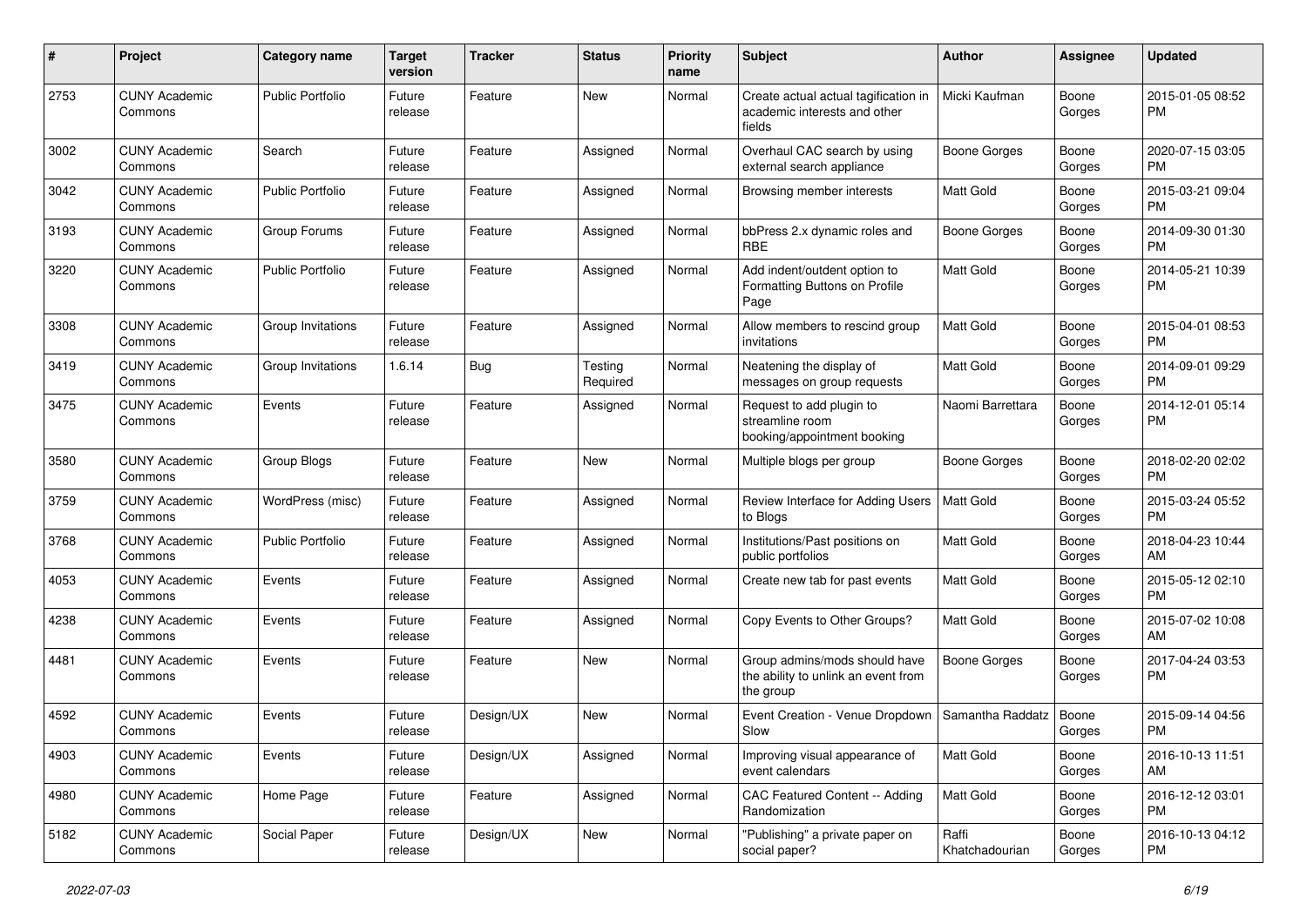| #    | Project                         | <b>Category name</b>      | <b>Target</b><br>version | <b>Tracker</b> | <b>Status</b>        | <b>Priority</b><br>name | <b>Subject</b>                                                                             | <b>Author</b>    | <b>Assignee</b> | <b>Updated</b>                |
|------|---------------------------------|---------------------------|--------------------------|----------------|----------------------|-------------------------|--------------------------------------------------------------------------------------------|------------------|-----------------|-------------------------------|
| 5234 | <b>CUNY Academic</b><br>Commons | Membership                | Future<br>release        | Feature        | Assigned             | Normal                  | Write Unconfirmed patch for WP                                                             | Boone Gorges     | Boone<br>Gorges | 2016-10-24 11:18<br>AM        |
| 5696 | <b>CUNY Academic</b><br>Commons | Events                    | Future<br>release        | Feature        | Assigned             | Normal                  | Events Calendar - display options<br>/ calendar aggregation                                | <b>Matt Gold</b> | Boone<br>Gorges | 2016-10-13 11:44<br>AM        |
| 6014 | <b>CUNY Academic</b><br>Commons | Publicity                 | Future<br>release        | Publicity      | Reporter<br>Feedback | Normal                  | Google search listing                                                                      | <b>Matt Gold</b> | Boone<br>Gorges | 2016-09-21 03:48<br><b>PM</b> |
| 7022 | <b>CUNY Academic</b><br>Commons | Announcements             | Future<br>release        | Bug            | New                  | Normal                  | Sitewide announcements should<br>be displayed on, and dismissable<br>from, mapped domains  | Boone Gorges     | Boone<br>Gorges | 2018-03-22 10:18<br>AM        |
| 7663 | <b>CUNY Academic</b><br>Commons | Social Paper              | Future<br>release        | Bug            | <b>New</b>           | Normal                  | Social Paper notifications not<br>formatted correctly on secondary<br>sites                | Boone Gorges     | Boone<br>Gorges | 2018-04-16 03:52<br><b>PM</b> |
| 7981 | <b>CUNY Academic</b><br>Commons | Social Paper              | Future<br>release        | Bug            | <b>New</b>           | Normal                  | Social Paper comments should<br>not go to spam                                             | Luke Waltzer     | Boone<br>Gorges | 2018-04-16 03:52<br><b>PM</b> |
| 8756 | <b>CUNY Academic</b><br>Commons | Group Blogs               | Future<br>release        | Feature        | Hold                 | Normal                  | Connect multiple blogs to one<br>group?                                                    | <b>Matt Gold</b> | Boone<br>Gorges | 2017-09-30 10:42<br>AM        |
| 8835 | <b>CUNY Academic</b><br>Commons | <b>Blogs (BuddyPress)</b> | Future<br>release        | Feature        | New                  | Normal                  | Extend cuny is shortlinks to sites                                                         | Luke Waltzer     | Boone<br>Gorges | 2022-04-26 11:59<br>AM        |
| 8836 | <b>CUNY Academic</b><br>Commons | <b>Blogs (BuddyPress)</b> | Future<br>release        | Feature        | Assigned             | Normal                  | Redesign site launch process                                                               | <b>Matt Gold</b> | Boone<br>Gorges | 2019-10-03 02:49<br><b>PM</b> |
| 8900 | <b>CUNY Academic</b><br>Commons | Accessibility             | Future<br>release        | Feature        | Assigned             | Normal                  | Look into tools to enforce<br>accessibility in WP environment                              | Matt Gold        | Boone<br>Gorges | 2022-04-26 11:59<br>AM        |
| 8901 | <b>CUNY Academic</b><br>Commons | Accessibility             | Future<br>release        | Feature        | Assigned             | Normal                  | Theme analysis for accessibility                                                           | <b>Matt Gold</b> | Boone<br>Gorges | 2022-04-26 11:59<br>AM        |
| 9207 | <b>CUNY Academic</b><br>Commons |                           | Future<br>release        | Support        | Reporter<br>Feedback | Normal                  | display dashboards made in<br>Tableau?                                                     | Marilyn Weber    | Boone<br>Gorges | 2018-04-10 10:42<br>AM        |
| 9211 | <b>CUNY Academic</b><br>Commons | <b>WordPress Plugins</b>  | Future<br>release        | Support        | Reporter<br>Feedback | Normal                  | Auto-Role Setting in Forum Plugin<br><b>Causing Some Confusion</b>                         | Luke Waltzer     | Boone<br>Gorges | 2018-03-13 11:44<br>AM        |
| 9289 | <b>CUNY Academic</b><br>Commons | <b>WordPress Plugins</b>  | Future<br>release        | Bug            | Reporter<br>Feedback | Normal                  | Email Users Plugin                                                                         | Laurie Hurson    | Boone<br>Gorges | 2018-10-24 12:34<br><b>PM</b> |
| 9515 | <b>CUNY Academic</b><br>Commons | <b>WordPress Plugins</b>  | Not tracked              | Bug            | Reporter<br>Feedback | Normal                  | Text to Speech plugin - "More<br>Slowly" checkbox not working                              | scott voth       | Boone<br>Gorges | 2018-06-13 02:26<br><b>PM</b> |
| 9895 | <b>CUNY Academic</b><br>Commons | Onboarding                | Future<br>release        | Feature        | Assigned             | Normal                  | Add "Accept Invitation"<br>link/button/function to Group<br>and/or Site invitation emails? | Luke Waltzer     | Boone<br>Gorges | 2018-06-07 12:42<br><b>PM</b> |
| 9926 | <b>CUNY Academic</b><br>Commons | <b>WordPress Plugins</b>  | Future<br>release        | <b>Bug</b>     | <b>New</b>           | Normal                  | twitter-mentions-as-comments<br>cron jobs can run long                                     | Boone Gorges     | Boone<br>Gorges | 2018-10-24 12:34<br><b>PM</b> |
| 9941 | <b>CUNY Academic</b><br>Commons | Wiki                      | Not tracked              | Support        | Assigned             | Normal                  | Wiki functionality                                                                         | <b>Matt Gold</b> | Boone<br>Gorges | 2018-06-26 10:57<br>AM        |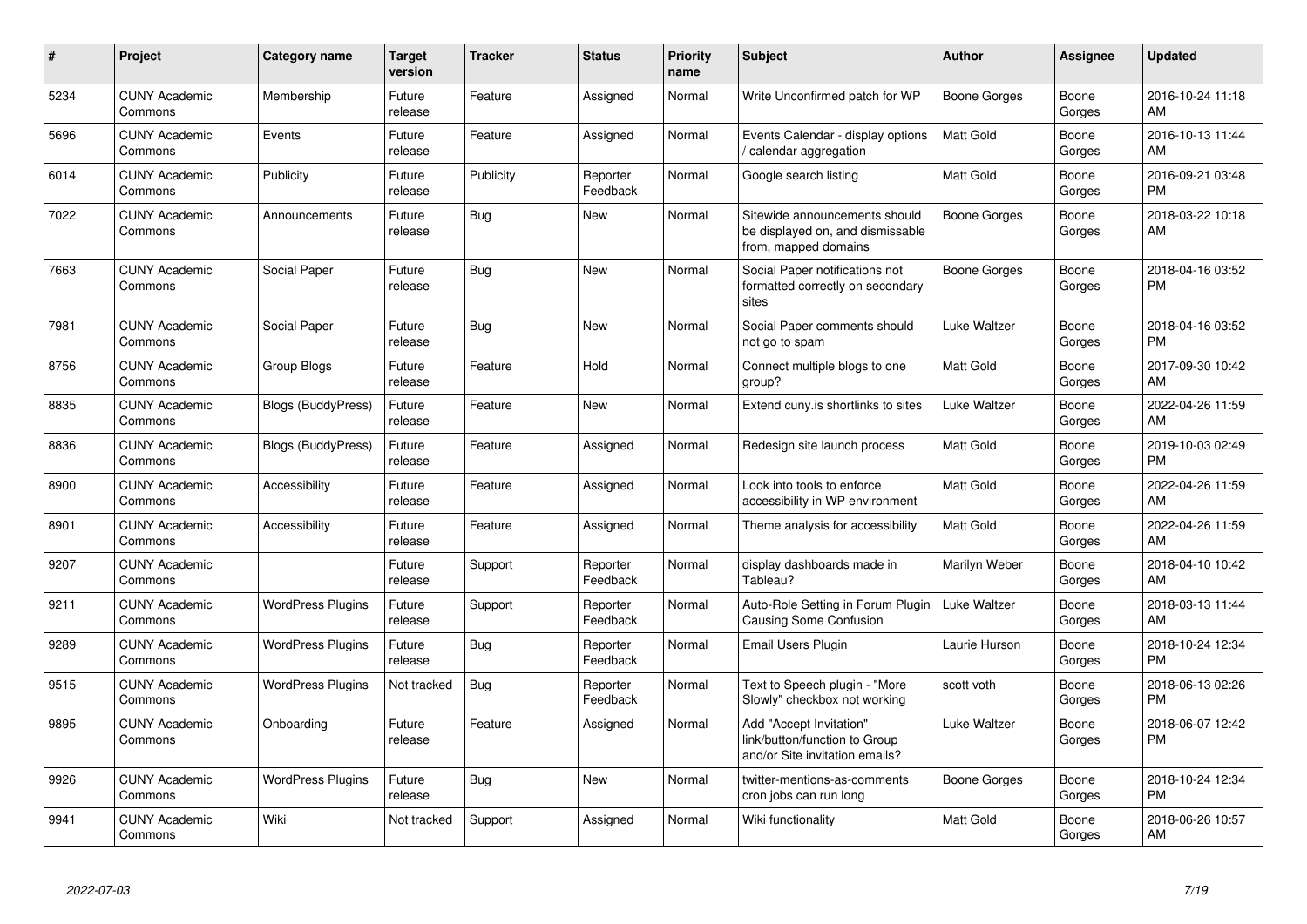| #     | Project                         | <b>Category name</b>       | Target<br>version | <b>Tracker</b> | <b>Status</b>        | <b>Priority</b><br>name | <b>Subject</b>                                                                      | <b>Author</b>       | <b>Assignee</b> | <b>Updated</b>                |
|-------|---------------------------------|----------------------------|-------------------|----------------|----------------------|-------------------------|-------------------------------------------------------------------------------------|---------------------|-----------------|-------------------------------|
| 9947  | <b>CUNY Academic</b><br>Commons | <b>WordPress Plugins</b>   | Future<br>release | Feature        | Reporter<br>Feedback | Normal                  | Install H5P quiz plugin                                                             | Matt Gold           | Boone<br>Gorges | 2018-09-11 11:01<br>AM.       |
| 9979  | <b>CUNY Academic</b><br>Commons | <b>Email Notifications</b> | Not tracked       | Bug            | Reporter<br>Feedback | Normal                  | Reports of slow email activation<br>emails                                          | Matt Gold           | Boone<br>Gorges | 2018-08-29 09:40<br><b>PM</b> |
| 10040 | <b>CUNY Academic</b><br>Commons | WordPress (misc)           | Not tracked       | Bug            | Reporter<br>Feedback | Normal                  | User doesn't see full list of themes                                                | <b>Matt Gold</b>    | Boone<br>Gorges | 2018-07-25 10:12<br>AM        |
| 10226 | <b>CUNY Academic</b><br>Commons | Courses                    | Future<br>release | Feature        | <b>New</b>           | Normal                  | Add "My Courses" to drop down<br>list                                               | scott voth          | Boone<br>Gorges | 2021-11-19 12:42<br><b>PM</b> |
| 10368 | <b>CUNY Academic</b><br>Commons |                            | Future<br>release | Feature        | Assigned             | Normal                  | Use ORCID data to populate<br>academic profile page                                 | Stephen Francoeur   | Boone<br>Gorges | 2018-09-25 01:53<br><b>PM</b> |
| 10794 | <b>CUNY Academic</b><br>Commons | Performance                | Not tracked       | Bug            | New                  | Normal                  | Memcached connection<br>occasionally breaks                                         | Boone Gorges        | Boone<br>Gorges | 2018-12-06 03:30<br><b>PM</b> |
| 11386 | <b>CUNY Academic</b><br>Commons | WordPress - Media          | Not tracked       | Support        | Reporter<br>Feedback | Normal                  | disappearing images                                                                 | scott voth          | Boone<br>Gorges | 2019-05-14 10:32<br>AM        |
| 11449 | <b>CUNY Academic</b><br>Commons | WordPress - Media          | Not tracked       | Support        | Reporter<br>Feedback | Normal                  | Cloning Media Library for JITP<br>from Staging to Production Site                   | Patrick DeDauw      | Boone<br>Gorges | 2019-05-13 12:00<br><b>PM</b> |
| 11496 | <b>CUNY Academic</b><br>Commons | <b>Public Portfolio</b>    | 1.15.2            | Support        | New                  | Normal                  | Replace Twitter Icon on Member<br>Portfolio page                                    | scott voth          | Boone<br>Gorges | 2019-06-06 01:03<br><b>PM</b> |
| 11531 | <b>CUNY Academic</b><br>Commons | Events                     | Future<br>release | Feature        | <b>New</b>           | Normal                  | Main Events calendar should<br>include non-public events that<br>user has access to | scott voth          | Boone<br>Gorges | 2019-06-11 10:00<br>AM        |
| 11945 | <b>CUNY Academic</b><br>Commons | Reckoning                  | Future<br>release | Feature        | Reporter<br>Feedback | Normal                  | Add Comments bubble to<br>Reckoning views                                           | Boone Gorges        | Boone<br>Gorges | 2019-11-12 05:14<br><b>PM</b> |
| 12042 | <b>CUNY Academic</b><br>Commons | <b>Email Notifications</b> | Future<br>release | Feature        | New                  | Normal                  | Improved error logging for BPGES<br>send queue                                      | <b>Boone Gorges</b> | Boone<br>Gorges | 2021-11-19 12:25<br><b>PM</b> |
| 12091 | <b>CUNY Academic</b><br>Commons | <b>Group Files</b>         | Future<br>release | Feature        | <b>New</b>           | Normal                  | Improved pre-upload file validation<br>for bp-group-documents                       | Boone Gorges        | Boone<br>Gorges | 2019-11-14 01:21<br><b>PM</b> |
| 12121 | <b>CUNY Academic</b><br>Commons | <b>WordPress Plugins</b>   | 2.0.3             | Feature        | Reporter<br>Feedback | Normal                  | Embedding H5P Iframes on<br><b>Commons Site</b>                                     | Laurie Hurson       | Boone<br>Gorges | 2022-06-29 11:32<br>AM        |
| 12438 | <b>CUNY Academic</b><br>Commons | Courses                    | Not tracked       | Bug            | New                  | Normal                  | Site appearing twice                                                                | Laurie Hurson       | Boone<br>Gorges | 2020-02-18 01:34<br><b>PM</b> |
| 12911 | <b>CUNY Academic</b><br>Commons |                            | Not tracked       | Feature        | <b>New</b>           | Normal                  | Block access to xmlrpc.php based<br>on User-Agent                                   | <b>Boone Gorges</b> | Boone<br>Gorges | 2020-06-09 05:12<br><b>PM</b> |
| 13370 | <b>CUNY Academic</b><br>Commons | Group Library              | Future<br>release | Feature        | <b>New</b>           | Normal                  | Library bulk deletion and folder<br>editing                                         | Colin McDonald      | Boone<br>Gorges | 2020-10-13 10:41<br>AM        |
| 13466 | <b>CUNY Academic</b><br>Commons | Cavalcade                  | Future<br>release | Feature        | New                  | Normal                  | Automated cleanup for duplicate<br>Cavalcade tasks                                  | Boone Gorges        | Boone<br>Gorges | 2020-10-13 05:24<br><b>PM</b> |
| 13835 | <b>CUNY Academic</b><br>Commons | WordPress (misc)           | Future<br>release | Feature        | <b>New</b>           | Normal                  | Allow OneSearch widget to have<br>'CUNY' as campus                                  | Boone Gorges        | Boone<br>Gorges | 2021-11-19 12:39<br><b>PM</b> |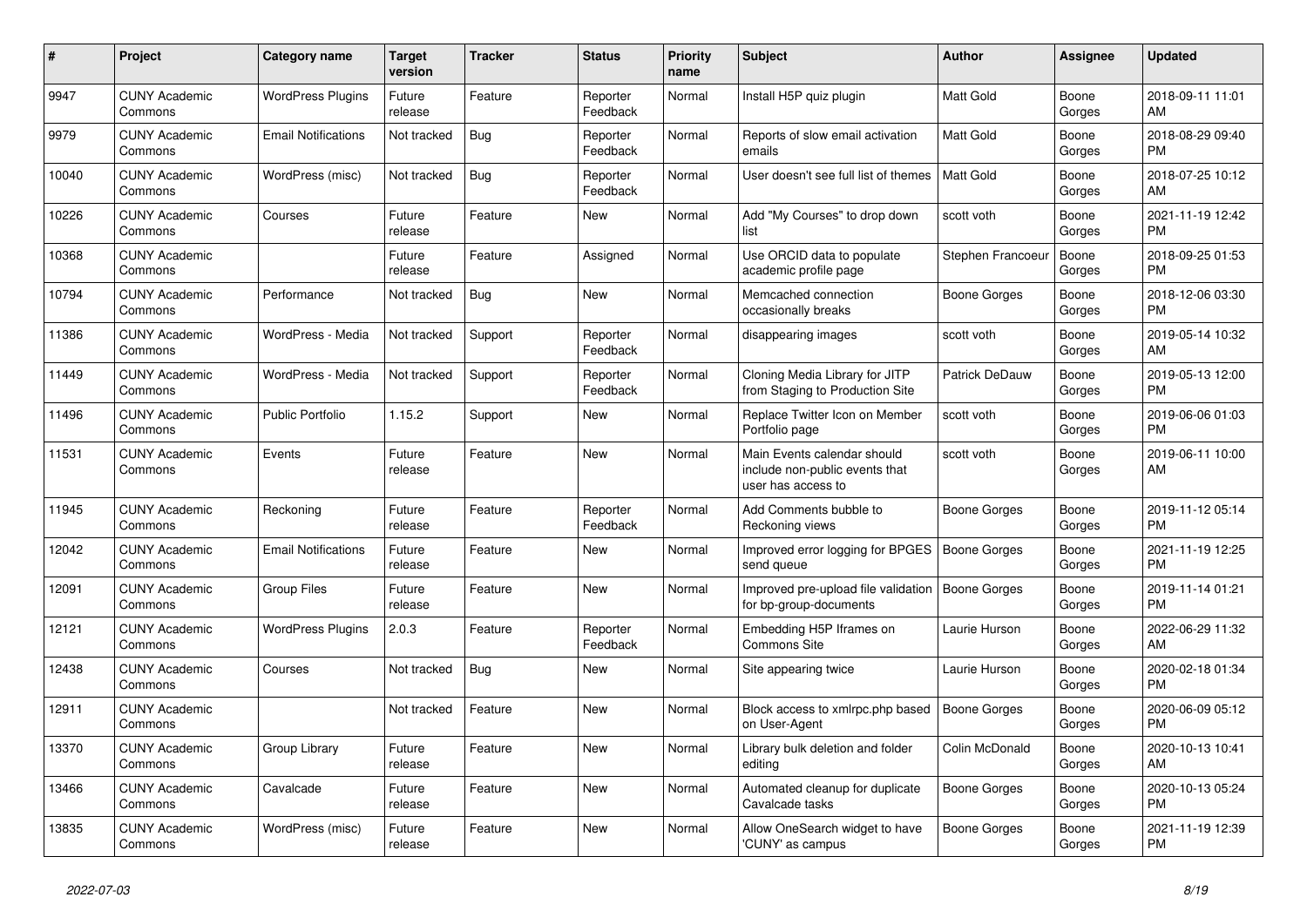| #     | Project                         | <b>Category name</b>       | <b>Target</b><br>version | Tracker    | <b>Status</b>        | <b>Priority</b><br>name | <b>Subject</b>                                                                             | Author                  | <b>Assignee</b> | <b>Updated</b>                |
|-------|---------------------------------|----------------------------|--------------------------|------------|----------------------|-------------------------|--------------------------------------------------------------------------------------------|-------------------------|-----------------|-------------------------------|
| 13949 | <b>CUNY Academic</b><br>Commons |                            | Not tracked              | <b>Bug</b> | <b>New</b>           | Normal                  | Continued debugging of runaway<br>MySQL connections                                        | <b>Matt Gold</b>        | Boone<br>Gorges | 2021-09-14 10:42<br>AM        |
| 14113 | <b>CUNY Academic</b><br>Commons | WordPress (misc)           | Future<br>release        | Bug        | Hold                 | Normal                  | Block Editor Not Working on this<br>page - Json error                                      | scott voth              | Boone<br>Gorges | 2021-03-05 11:01<br>AM        |
| 14184 | <b>CUNY Academic</b><br>Commons | <b>Public Portfolio</b>    | Future<br>release        | Feature    | <b>New</b>           | Normal                  | Centralized mechanism for storing<br>Campus affiliations                                   | <b>Boone Gorges</b>     | Boone<br>Gorges | 2022-01-04 11:35<br>AM        |
| 14309 | <b>CUNY Academic</b><br>Commons | Group Library              | Future<br>release        | Feature    | <b>New</b>           | Normal                  | Better handling of<br>bp_group_document file download<br>attempts when file is not present | Boone Gorges            | Boone<br>Gorges | 2021-11-19 12:28<br><b>PM</b> |
| 14483 | <b>CUNY Academic</b><br>Commons | WordPress - Media          | Not tracked              | Bug        | Reporter<br>Feedback | Normal                  | <b>Wordpress PDF Embed Stopped</b><br>Working after JITP Media Clone                       | Patrick DeDauw          | Boone<br>Gorges | 2021-05-20 01:51<br>PM        |
| 14504 | <b>CUNY Academic</b><br>Commons |                            | Not tracked              | Publicity  | Reporter<br>Feedback | Normal                  | Adding showcases to home page<br>menu                                                      | Laurie Hurson           | Boone<br>Gorges | 2022-01-19 03:26<br><b>PM</b> |
| 14908 | <b>CUNY Academic</b><br>Commons | Performance                |                          | <b>Bug</b> | New                  | Normal                  | Stale object cache on cdev                                                                 | Raymond Hoh             | Boone<br>Gorges | 2021-12-07 09:45<br>AM        |
| 14987 | <b>CUNY Academic</b><br>Commons | <b>WordPress Plugins</b>   | Future<br>release        | Bug        | <b>New</b>           | Normal                  | Elementor update causes<br>database freeze-up                                              | <b>Boone Gorges</b>     | Boone<br>Gorges | 2021-11-29 12:02<br><b>PM</b> |
| 15210 | <b>CUNY Academic</b><br>Commons | Analytics                  | Not tracked              | Design/UX  | <b>New</b>           | Normal                  | Google Analytics improvements                                                              | Colin McDonald          | Boone<br>Gorges | 2022-05-24 10:47<br>AM        |
| 15242 | <b>CUNY Academic</b><br>Commons | Performance                | Not tracked              | <b>Bug</b> | Reporter<br>Feedback | Normal                  | Slugist site                                                                               | Raffi<br>Khatchadourian | Boone<br>Gorges | 2022-02-07 11:14<br>AM        |
| 15604 | <b>CUNY Academic</b><br>Commons | <b>Email Notifications</b> | Future<br>release        | Feature    | Assigned             | Normal                  | Restructure Commons Group<br><b>Digest Email Messages</b>                                  | Matt Gold               | Boone<br>Gorges | 2022-05-26 10:45<br>AM        |
| 15767 | <b>CUNY Academic</b><br>Commons | WordPress (misc)           |                          | Support    | <b>New</b>           | Normal                  | Site loading slowly                                                                        | scott voth              | Boone<br>Gorges | 2022-04-04 08:56<br><b>PM</b> |
| 15883 | <b>CUNY Academic</b><br>Commons |                            | 2.1.0                    | Feature    | <b>New</b>           | Normal                  | Release BPGES update                                                                       | Boone Gorges            | Boone<br>Gorges | 2022-05-26 10:39<br>AM        |
| 16092 | <b>CUNY Academic</b><br>Commons |                            | Future<br>release        | Feature    | Hold                 | Normal                  | Don't show main site in Site<br>search results                                             | <b>Boone Gorges</b>     | Boone<br>Gorges | 2022-05-17 03:12<br><b>PM</b> |
| 16199 | <b>CUNY Academic</b><br>Commons | <b>Directories</b>         | 2.0.3                    | Bug        | <b>New</b>           | Normal                  | Removed "Semester" Filter from<br><b>Courses Directory</b>                                 | Laurie Hurson           | Boone<br>Gorges | 2022-06-29 11:32<br>AM        |
| 16307 | <b>CUNY Academic</b><br>Commons |                            |                          | <b>Bug</b> | <b>New</b>           | Normal                  | Add brief messaging to<br>accept/decline group membership<br>requests                      | <b>Matt Gold</b>        | Boone<br>Gorges | 2022-06-27 06:13<br><b>PM</b> |
| 58    | <b>CUNY Academic</b><br>Commons | BuddyPress (misc)          | Future<br>release        | Feature    | Assigned             | Low                     | Make member search sortable by<br>last name                                                | Roberta Brody           | Boone<br>Gorges | 2010-08-26 02:38<br>PM.       |
| 519   | <b>CUNY Academic</b><br>Commons | <b>BuddyPress Docs</b>     | Future<br>release        | Feature    | Assigned             | Low                     | TOC for individual docs - for new<br>BP "wiki-like" plugin                                 | scott voth              | Boone<br>Gorges | 2015-11-09 05:54<br><b>PM</b> |
| 1165  | <b>CUNY Academic</b><br>Commons | <b>Email Invitations</b>   | Future<br>release        | Feature    | Assigned             | Low                     | Allow saved lists of invitees under<br>Send Invites                                        | Boone Gorges            | Boone<br>Gorges | 2015-11-09 06:03<br>PM        |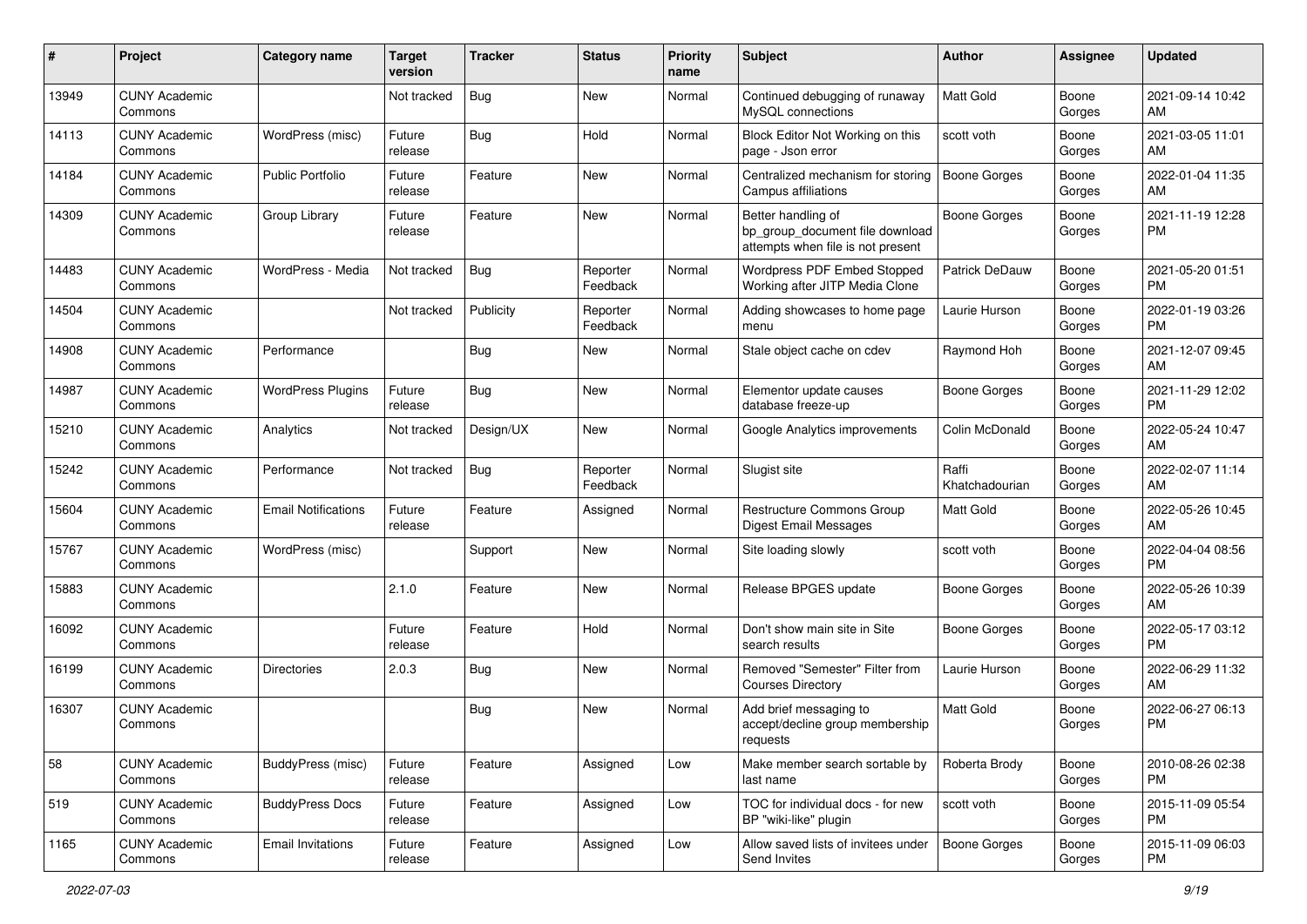| #    | Project                         | Category name            | Target<br>version | Tracker   | <b>Status</b>        | <b>Priority</b><br>name | <b>Subject</b>                                                                                  | <b>Author</b>    | <b>Assignee</b>    | <b>Updated</b>                |
|------|---------------------------------|--------------------------|-------------------|-----------|----------------------|-------------------------|-------------------------------------------------------------------------------------------------|------------------|--------------------|-------------------------------|
| 1166 | <b>CUNY Academic</b><br>Commons | <b>Email Invitations</b> | Future<br>release | Feature   | New                  | Low                     | Better organizational tools for Sent<br>Invites                                                 | Boone Gorges     | Boone<br>Gorges    | 2015-11-09 06:02<br><b>PM</b> |
| 1167 | <b>CUNY Academic</b><br>Commons | <b>Email Invitations</b> | Future<br>release | Feature   | New                  | Low                     | Allow email invitations to be resent   Boone Gorges                                             |                  | Boone<br>Gorges    | 2015-11-12 12:53<br>AM        |
| 1417 | <b>CUNY Academic</b><br>Commons | <b>BuddyPress Docs</b>   | Future<br>release | Feature   | Assigned             | Low                     | Bulk actions for BuddyPress Docs                                                                | Boone Gorges     | Boone<br>Gorges    | 2016-10-17 10:41<br><b>PM</b> |
| 1562 | <b>CUNY Academic</b><br>Commons | <b>WordPress Plugins</b> | Future<br>release | Feature   | Assigned             | Low                     | Play with NYT Collaborative<br><b>Authoring Tool</b>                                            | Matt Gold        | Boone<br>Gorges    | 2015-01-05 08:47<br><b>PM</b> |
| 2013 | <b>CUNY Academic</b><br>Commons | <b>Public Portfolio</b>  | Future<br>release | Feature   | Assigned             | Low                     | Have Profile Privacy Options show<br>up only for filled-in fields                               | Matt Gold        | Boone<br>Gorges    | 2015-11-09 06:09<br><b>PM</b> |
| 2223 | <b>CUNY Academic</b><br>Commons | <b>WordPress Plugins</b> | Future<br>release | Feature   | Assigned             | Low                     | Add Participad to the CUNY<br><b>Academic Commons</b>                                           | Matt Gold        | Boone<br>Gorges    | 2014-09-17 10:03<br><b>PM</b> |
| 2325 | <b>CUNY Academic</b><br>Commons | BuddyPress (misc)        | Future<br>release | Feature   | Assigned             | Low                     | Profile should have separate fields<br>for first/last names                                     | local admin      | Boone<br>Gorges    | 2015-11-09 06:09<br><b>PM</b> |
| 2610 | <b>CUNY Academic</b><br>Commons | Group Invitations        | Future<br>release | Feature   | Assigned             | Low                     | Request: Custom invitation<br>message to group invites                                          | local admin      | Boone<br>Gorges    | 2015-11-09 06:13<br><b>PM</b> |
| 3048 | <b>CUNY Academic</b><br>Commons | <b>Public Portfolio</b>  | Future<br>release | Feature   | New                  | Low                     | Images for rich text profile fields                                                             | Boone Gorges     | Boone<br>Gorges    | 2014-02-19 12:56<br><b>PM</b> |
| 3080 | <b>CUNY Academic</b><br>Commons | <b>Group Files</b>       | Future<br>release | Feature   | Assigned             | Low                     | Create a system to keep track of<br>file changes                                                | <b>Matt Gold</b> | Boone<br>Gorges    | 2014-02-26 10:04<br><b>PM</b> |
| 3615 | <b>CUNY Academic</b><br>Commons | Redmine                  | Not tracked       | Feature   | New                  | Low                     | Create Redmine issues via email                                                                 | Dominic Giglio   | Boone<br>Gorges    | 2017-11-16 11:36<br>AM        |
| 5052 | <b>CUNY Academic</b><br>Commons | Social Paper             | Future<br>release | Feature   | New                  | Low                     | Sentence by sentence or line by<br>line comments (SP suggestion #3)                             | Marilyn Weber    | Boone<br>Gorges    | 2016-02-11 10:24<br><b>PM</b> |
| 6389 | <b>CUNY Academic</b><br>Commons | <b>BuddyPress Docs</b>   | Future<br>release | Feature   | New                  | Low                     | Make Discussion Area Visible<br>When Editing a Doc                                              | Luke Waltzer     | Boone<br>Gorges    | 2016-10-21 04:16<br><b>PM</b> |
| 8675 | <b>CUNY Academic</b><br>Commons | User Onboarding          | Future<br>release | Bug       | Reporter<br>Feedback | Low                     | Add new User search screen calls<br>for the input of email address but<br>doesn't work with one | Paul Hebert      | Boone<br>Gorges    | 2017-10-11 11:17<br>AM        |
| 2618 | <b>NYCDH Community</b><br>Site  |                          |                   | Bug       | Assigned             | Low                     | Mark blogs as spam when created   Matt Gold<br>by users marked as spam                          |                  | Boone<br>Gorges    | 2013-06-09 11:38<br><b>PM</b> |
| 365  | <b>CUNY Academic</b><br>Commons | WordPress (misc)         | Future<br>release | Feature   | Assigned             | Normal                  | <b>Create Mouseover Tooltips</b><br>throughout Site                                             | Matt Gold        | <b>Chris Stein</b> | 2015-11-09 06:18<br><b>PM</b> |
| 860  | <b>CUNY Academic</b><br>Commons | Design                   | Future<br>release | Design/UX | Assigned             | Normal                  | <b>Standardize Button Treatment</b><br>Across the Commons                                       | Chris Stein      | Chris Stein        | 2014-05-01 09:45<br>AM        |
| 1544 | <b>CUNY Academic</b><br>Commons | Groups (misc)            | Future<br>release | Feature   | Reporter<br>Feedback | Normal                  | Group Filtering and Sorting                                                                     | Matt Gold        | Chris Stein        | 2019-03-01 02:25<br><b>PM</b> |
| 2754 | <b>CUNY Academic</b><br>Commons | Design                   | Future<br>release | Feature   | Assigned             | Normal                  | Determine strategy for CAC logo<br>handling in top header                                       | Micki Kaufman    | <b>Chris Stein</b> | 2015-01-05 08:53<br><b>PM</b> |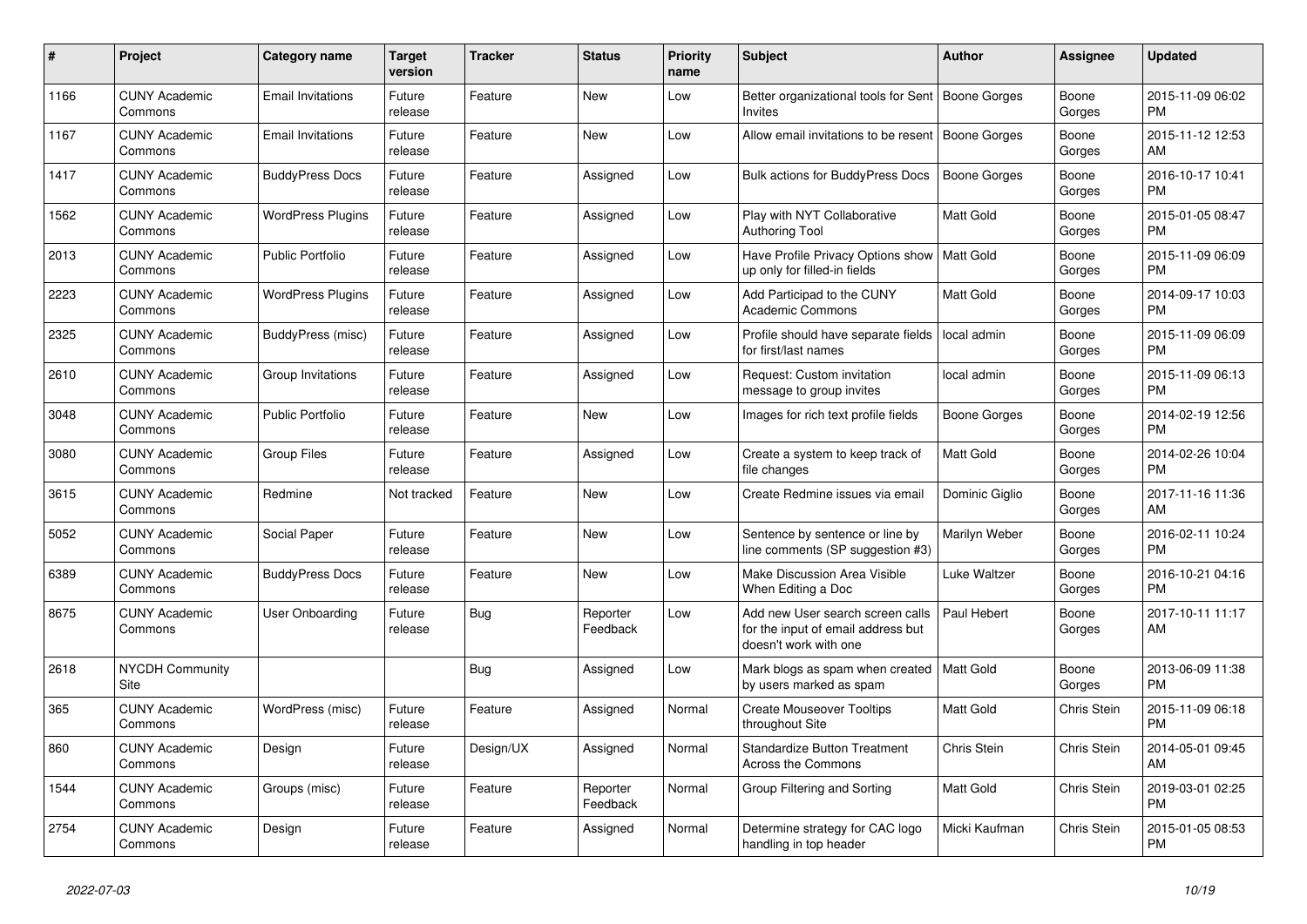| #     | Project                                                                 | Category name            | Target<br>version | Tracker        | <b>Status</b> | <b>Priority</b><br>name | <b>Subject</b>                                                      | <b>Author</b>    | Assignee            | <b>Updated</b>                |
|-------|-------------------------------------------------------------------------|--------------------------|-------------------|----------------|---------------|-------------------------|---------------------------------------------------------------------|------------------|---------------------|-------------------------------|
| 2832  | <b>CUNY Academic</b><br>Commons                                         | <b>Public Portfolio</b>  | Future<br>release | Feature        | Assigned      | Normal                  | Improve interface for (not)<br>auto-linking profile fields          | Boone Gorges     | Chris Stein         | 2015-01-05 08:52<br><b>PM</b> |
| 2881  | <b>CUNY Academic</b><br>Commons                                         | <b>Public Portfolio</b>  | Future<br>release | Feature        | Assigned      | Normal                  | Redesign the UX for Profiles                                        | Chris Stein      | <b>Chris Stein</b>  | 2016-10-13 12:45<br><b>PM</b> |
| 3059  | <b>CUNY Academic</b><br>Commons                                         | Group Forums             | Future<br>release | Design/UX      | New           | Normal                  | Forum Post Permissable Content<br><b>Explanatory Text</b>           | Chris Stein      | <b>Chris Stein</b>  | 2015-04-02 11:27<br>AM        |
| 3330  | <b>CUNY Academic</b><br>Commons                                         | My Commons               | Future<br>release | Feature        | Assigned      | Normal                  | "Commons Information" tool                                          | Boone Gorges     | Chris Stein         | 2014-09-22 08:46<br><b>PM</b> |
| 3770  | <b>CUNY Academic</b><br>Commons                                         | <b>Public Portfolio</b>  | Future<br>release | Feature        | Assigned      | Normal                  | Improve Layout/Formatting of<br>Positions Area on Public Portfolios | <b>Matt Gold</b> | Chris Stein         | 2015-04-01 09:17<br><b>PM</b> |
| 5827  | <b>CUNY Academic</b><br>Commons                                         | <b>Public Portfolio</b>  | Future<br>release | <b>Bug</b>     | Assigned      | Normal                  | Academic Interests square bracket<br>links not working              | scott voth       | <b>Chris Stein</b>  | 2016-08-11 11:59<br><b>PM</b> |
| 9028  | <b>CUNY Academic</b><br>Commons                                         | Onboarding               | Future<br>release | Feature        | Assigned      | Normal                  | suggest groups to new members<br>during the registration process    | <b>Matt Gold</b> | <b>Chris Stein</b>  | 2018-10-24 12:34<br><b>PM</b> |
| 10354 | <b>CUNY Academic</b><br>Commons                                         | <b>Public Portfolio</b>  | Future<br>release | Feature        | <b>New</b>    | Normal                  | Opt out of Having a Profile Page                                    | scott voth       | Chris Stein         | 2020-05-12 10:43<br>AM        |
| 3354  | <b>CUNY Academic</b><br>Commons                                         | <b>Group Files</b>       | Future<br>release | Feature        | Assigned      | Low                     | Allow Group Download of Multiple<br><b>Selected Files</b>           | <b>Matt Gold</b> | <b>Chris Stein</b>  | 2014-08-01 08:50<br>AM        |
| 8078  | <b>CUNY Academic</b><br>Commons                                         | <b>WordPress Plugins</b> | Future<br>release | System Upgrade | Assigned      | Normal                  | <b>CommentPress Updates</b>                                         | Margaret Galvan  | Christian<br>Wach   | 2017-05-08 03:49<br><b>PM</b> |
| 13199 | <b>CUNY Academic</b><br>Commons                                         | Group Forums             | Future<br>release | Feature        | New           | Normal                  | <b>Favoring Groups over bbPress</b><br>plugin                       | Colin McDonald   | Colin<br>McDonald   | 2021-11-19 12:28<br><b>PM</b> |
| 4438  | <b>CUNY Academic</b><br>Commons                                         | Events                   | Future<br>release | Bug            | Assigned      | Normal                  | Events Calendar - Export<br><b>Recurring Events</b>                 | scott voth       | Daniel Jones        | 2016-05-23 04:25<br><b>PM</b> |
| 5268  | <b>CUNY Academic</b><br>Commons                                         | Group Forums             | Future<br>release | Bug            | Assigned      | Normal                  | Long-time to post to multiple<br>groups                             | Luke Waltzer     | Daniel Jones        | 2016-09-07 06:31<br><b>PM</b> |
| 412   | <b>CUNY Academic</b><br>Commons                                         | <b>WordPress Themes</b>  | Future<br>release | Feature        | Assigned      | Normal                  | <b>Featured Themes</b>                                              | <b>Matt Gold</b> | Dominic<br>Giglio   | 2015-01-05 08:44<br><b>PM</b> |
| 2167  | <b>CUNY Academic</b><br>Commons                                         | WordPress (misc)         | Future<br>release | Bug            | Assigned      | Normal                  | CAC-Livestream Plugin Issues                                        | Michael Smith    | Dominic<br>Giglio   | 2015-01-02 03:06<br><b>PM</b> |
| 940   | <b>CUNY Academic</b><br>Commons                                         | Redmine                  | Future<br>release | Feature        | Assigned      | Low                     | Communication with users after<br>releases                          | <b>Matt Gold</b> | Dominic<br>Giglio   | 2012-09-09 04:36<br><b>PM</b> |
| 1983  | <b>CUNY Academic</b><br>Commons                                         | Home Page                | Future<br>release | Feature        | Assigned      | Low                     | Media Library integration with<br><b>Featured Content plugin</b>    | Boone Gorges     | Dominic<br>Giglio   | 2014-03-17 10:34<br>AM        |
| 12062 | AD/O365 Transition<br>from NonMatric to<br><b>Matriculated Students</b> |                          |                   | Feature        | In Progress   | Normal                  | create solution and console<br>project                              | Emilio Rodriguez | Emilio<br>Rodriguez | 2019-11-12 03:56<br><b>PM</b> |
| 9835  | <b>CUNY Academic</b><br>Commons                                         | Group Forums             | Future<br>release | Bug            | Assigned      | Normal                  | add a "like" function?                                              | Marilyn Weber    | <b>Erik Trainer</b> | 2018-06-05 01:49<br><b>PM</b> |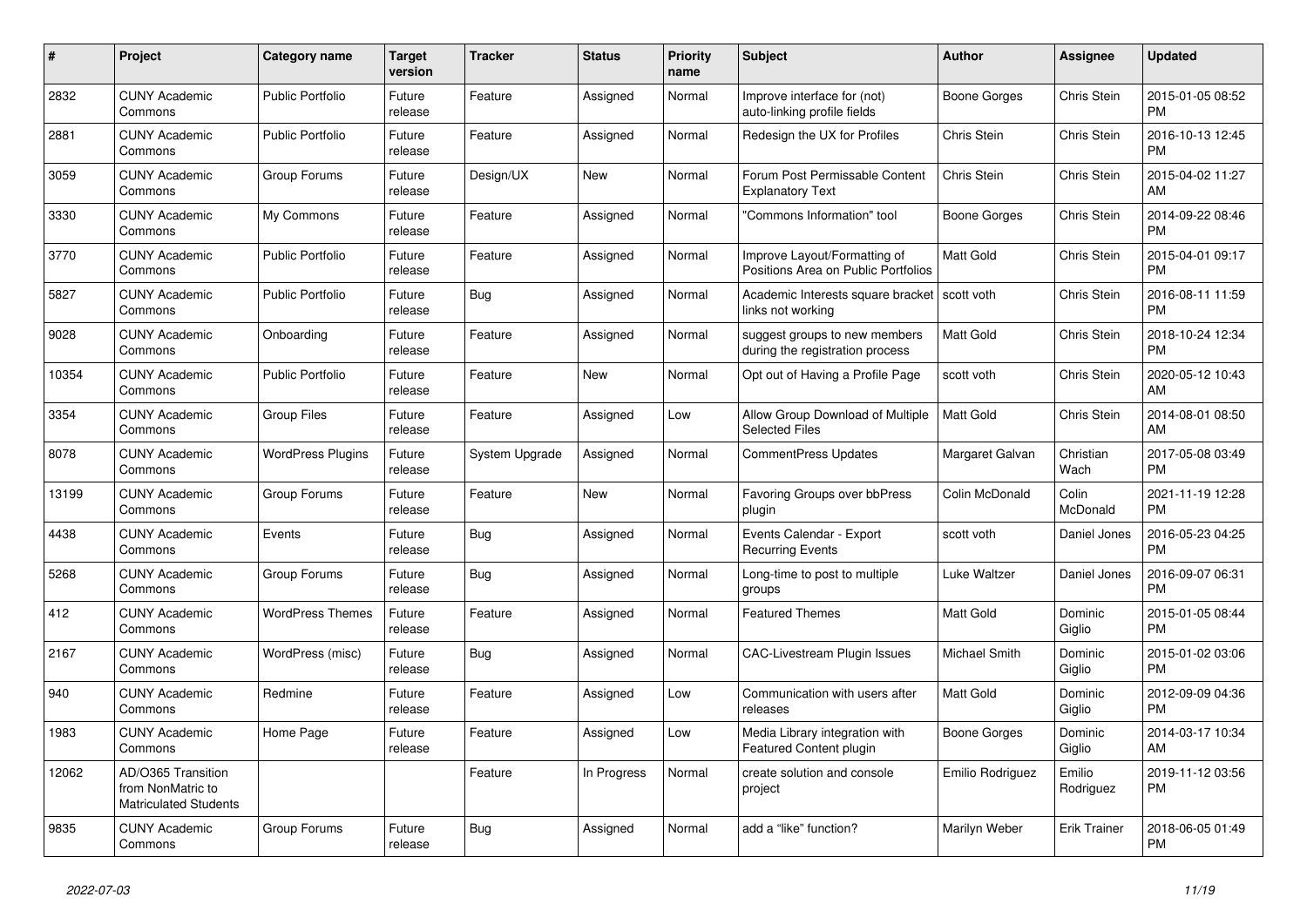| #     | Project                         | <b>Category name</b>           | <b>Target</b><br>version | <b>Tracker</b> | <b>Status</b>        | Priority<br>name | <b>Subject</b>                                                                        | Author                  | <b>Assignee</b>    | <b>Updated</b>                |
|-------|---------------------------------|--------------------------------|--------------------------|----------------|----------------------|------------------|---------------------------------------------------------------------------------------|-------------------------|--------------------|-------------------------------|
| 13331 | <b>CUNY Academic</b><br>Commons | Site cloning                   | Future<br>release        | <b>Bug</b>     | <b>New</b>           | Normal           | Combine Site Template and Clone<br>operations                                         | Boone Gorges            | Jeremy Felt        | 2021-11-19 12:39<br>PM.       |
| 13891 | <b>CUNY Academic</b><br>Commons | Internal Tools and<br>Workflow | 2.1.0                    | Feature        | New                  | Normal           | Migrate automated linting to<br>GitHub Actions                                        | Boone Gorges            | Jeremy Felt        | 2022-06-29 11:13<br><b>AM</b> |
| 15194 | <b>CUNY Academic</b><br>Commons | Internal Tools and<br>Workflow | 2.1.0                    | Feature        | New                  | Normal           | PHPCS sniff for un-restored<br>switch_to_blog() calls                                 | Boone Gorges            | Jeremy Felt        | 2022-05-26 10:45<br>AM.       |
| 8666  | <b>CUNY Academic</b><br>Commons | Teaching                       | Not tracked              | Documentation  | Assigned             | Normal           | Create Teaching on the Commons<br>Resource Page                                       | <b>Matt Gold</b>        | Laurie Hurson      | 2019-09-23 03:16<br><b>PM</b> |
| 11517 | <b>CUNY Academic</b><br>Commons |                                | Not tracked              | Feature        | Assigned             | Normal           | wp-accessibility plugin should not<br>strip 'target="_blank" by default               | Boone Gorges            | Laurie Hurson      | 2019-09-24 09:57<br>AM        |
| 11879 | <b>CUNY Academic</b><br>Commons |                                | Not tracked              | Bug            | New                  | Normal           | Hypothesis comments appearing<br>on multiple, different pdfs across<br>blogs          | Laurie Hurson           | Laurie Hurson      | 2019-09-19 02:39<br><b>PM</b> |
| 12446 | <b>CUNY Academic</b><br>Commons | Groups (misc)                  | Future<br>release        | Feature        | Reporter<br>Feedback | Normal           | Toggle default site to group forum<br>posting                                         | Laurie Hurson           | Laurie Hurson      | 2020-03-10 11:57<br>AM        |
| 14475 | <b>CUNY Academic</b><br>Commons |                                | Not tracked              | Publicity      | New                  | Normal           | OER Showcase Page                                                                     | Laurie Hurson           | Laurie Hurson      | 2021-09-14 10:46<br>AM        |
| 2666  | <b>CUNY Academic</b><br>Commons | About page                     | Not tracked              | Documentation  | Assigned             | Normal           | <b>Update About Text</b>                                                              | Chris Stein             | Luke Waltzer       | 2016-03-04 11:19<br>AM.       |
| 5955  | <b>CUNY Academic</b><br>Commons | Outreach                       | Future<br>release        | Feature        | Assigned             | Normal           | Create auto-newsletter for<br>commons members                                         | Matt Gold               | Luke Waltzer       | 2016-08-30 10:34<br>AM        |
| 6078  | <b>CUNY Academic</b><br>Commons | <b>Blogs (BuddyPress)</b>      | Future<br>release        | Feature        | New                  | Normal           | <b>Explore Adding Network Blog</b><br>Metadata Plugin                                 | Luke Waltzer            | Luke Waltzer       | 2016-10-11 10:29<br><b>PM</b> |
| 6298  | <b>CUNY Academic</b><br>Commons | User Experience                | Not tracked              | Design/UX      | Assigned             | Normal           | Examine data from survey                                                              | <b>Matt Gold</b>        | Margaret<br>Galvan | 2016-10-14 12:16<br>PM.       |
| 7828  | <b>CUNY Academic</b><br>Commons |                                | Not tracked              | Feature        | Assigned             | Normal           | Theme Assessment 2017                                                                 | Margaret Galvan         | Margaret<br>Galvan | 2017-05-02 10:41<br><b>PM</b> |
| 8211  | <b>CUNY Academic</b><br>Commons | <b>WordPress Themes</b>        | Future<br>release        | Feature        | New                  | Normal           | Theme Suggestions: Material<br>Design-Inspired Themes                                 | Margaret Galvan         | Margaret<br>Galvan | 2017-08-07 02:48<br><b>PM</b> |
| 12392 | <b>CUNY Academic</b><br>Commons | Help/Codex                     | Not tracked              | Documentation  | New                  | Normal           | Updates to Common Commons<br>Questions on Help Page                                   | scott voth              | Margaret<br>Galvan | 2020-02-11 10:53<br>AM.       |
| 3509  | <b>CUNY Academic</b><br>Commons | Publicity                      | 1.7                      | Publicity      | New                  | Normal           | Create 1.7 digital signage imagery                                                    | Micki Kaufman           | Marilyn<br>Weber   | 2014-10-01 12:40<br><b>PM</b> |
| 8837  | <b>CUNY Academic</b><br>Commons |                                | Not tracked              | Feature        | Assigned             | Normal           | Create a form to request info from<br>people requesting premium<br>themes and plugins | Matt Gold               | Marilyn<br>Weber   | 2017-11-14 03:35<br><b>PM</b> |
| 9420  | <b>CUNY Academic</b><br>Commons | cuny.is                        | Not tracked              | Feature        | New                  | Normal           | Request for http://cuny.is/streams                                                    | Raffi<br>Khatchadourian | Marilyn<br>Weber   | 2018-04-02 10:08<br>AM        |
| 12382 | <b>CUNY Academic</b><br>Commons | Membership                     | Not tracked              | Support        | New                  | Normal           | Email request change                                                                  | Marilyn Weber           | Marilyn<br>Weber   | 2020-02-06 12:56<br>PM        |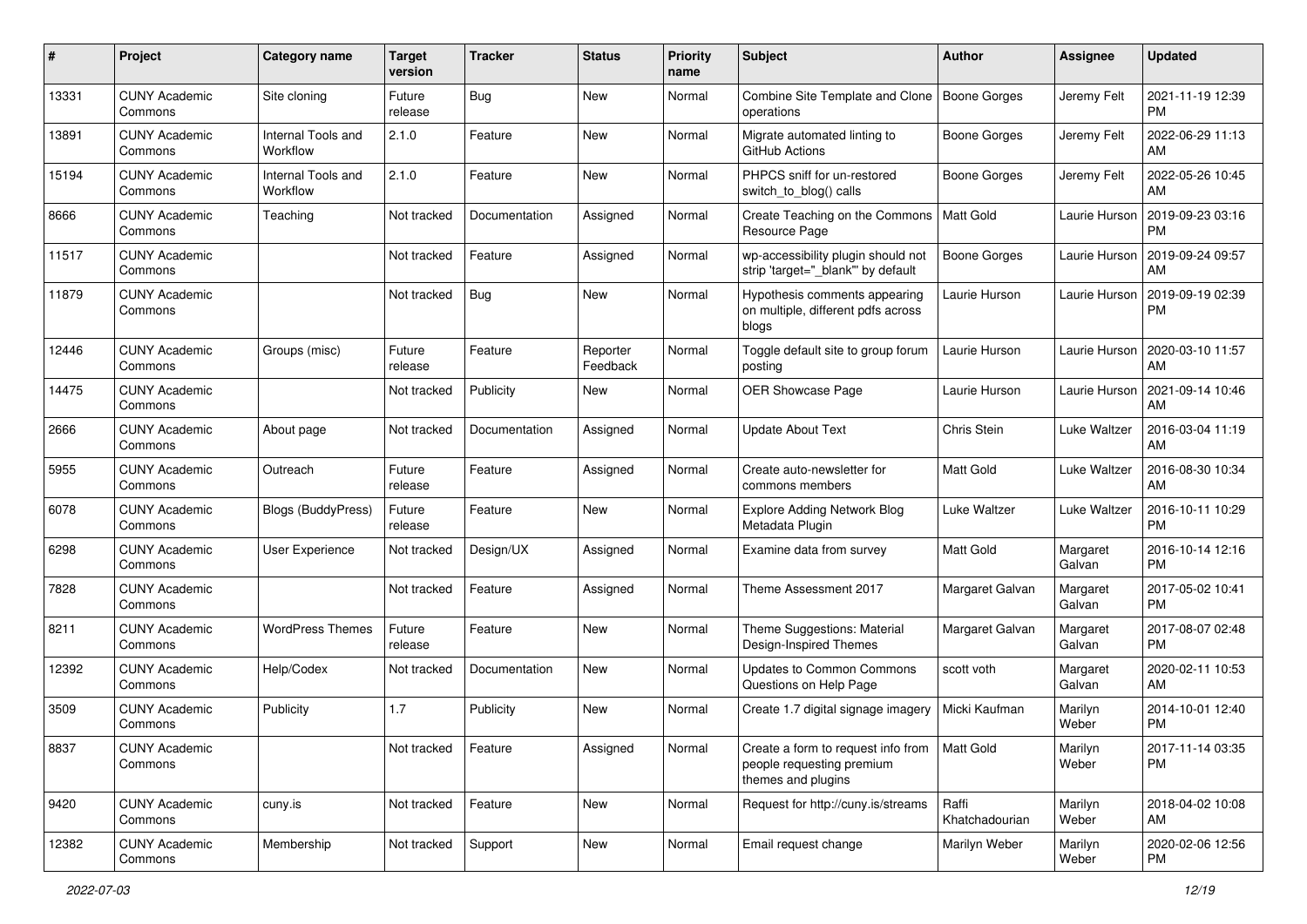| $\#$  | Project                         | <b>Category name</b>     | Target<br>version | <b>Tracker</b> | <b>Status</b>        | <b>Priority</b><br>name | <b>Subject</b>                                            | Author                  | Assignee             | <b>Updated</b>                |
|-------|---------------------------------|--------------------------|-------------------|----------------|----------------------|-------------------------|-----------------------------------------------------------|-------------------------|----------------------|-------------------------------|
| 370   | <b>CUNY Academic</b><br>Commons | Registration             | Future<br>release | Feature        | Assigned             | High                    | <b>Guest Accounts</b>                                     | <b>Matt Gold</b>        | Matt Gold            | 2015-04-09 09:33<br><b>PM</b> |
| 2175  | <b>CUNY Academic</b><br>Commons | WordPress (misc)         | Not tracked       | Support        | Assigned             | Normal                  | Subscibe 2 vs. Jetpack<br>subscription options            | local admin             | <b>Matt Gold</b>     | 2016-01-26 04:58<br><b>PM</b> |
| 3657  | <b>CUNY Academic</b><br>Commons | WordPress (misc)         | Not tracked       | Feature        | <b>New</b>           | Normal                  | Create alert for GC email<br>addresses                    | <b>Matt Gold</b>        | <b>Matt Gold</b>     | 2016-04-14 11:29<br><b>PM</b> |
| 3691  | <b>CUNY Academic</b><br>Commons | <b>WordPress Plugins</b> | Future<br>release | Bug            | <b>New</b>           | Normal                  | <b>WPMU Domain Mapping</b><br>Debugging on cdev           | Raymond Hoh             | Matt Gold            | 2014-12-12 09:04<br>AM        |
| 4225  | <b>CUNY Academic</b><br>Commons | DiRT Integration         | Future<br>release | Design/UX      | <b>New</b>           | Normal                  | Add information to DIRT page (in<br>Create a Group)       | Samantha Raddatz        | <b>Matt Gold</b>     | 2015-06-26 03:14<br><b>PM</b> |
| 4972  | <b>CUNY Academic</b><br>Commons | Analytics                | Not tracked       | <b>Bug</b>     | <b>New</b>           | Normal                  | <b>Newsletter Analytics</b>                               | Stephen Real            | Matt Gold            | 2015-12-09 12:54<br><b>PM</b> |
| 8607  | <b>CUNY Academic</b><br>Commons |                          | Not tracked       | Support        | <b>New</b>           | Normal                  | Paypal?                                                   | Marilyn Weber           | Matt Gold            | 2018-05-15 01:37<br><b>PM</b> |
| 8898  | <b>CUNY Academic</b><br>Commons | Social Paper             | Not tracked       | Feature        | Assigned             | Normal                  | Usage data on docs and social<br>paper                    | <b>Matt Gold</b>        | <b>Matt Gold</b>     | 2017-11-16 11:32<br>AM        |
| 9015  | <b>CUNY Academic</b><br>Commons | Groups (misc)            | Not tracked       | Outreach       | Assigned             | Normal                  | Email group admins the email<br>addresses of their groups | <b>Matt Gold</b>        | <b>Matt Gold</b>     | 2018-01-02 09:54<br>AM        |
| 10839 | <b>CUNY Academic</b><br>Commons | About page               | Not tracked       | Support        | <b>New</b>           | Normal                  | <b>Mission Statement Needs</b><br>Revision                | scott voth              | <b>Matt Gold</b>     | 2018-12-26 10:58<br>AM        |
| 11493 | <b>CUNY Academic</b><br>Commons | Domain Mapping           | Not tracked       | Support        | Reporter<br>Feedback | Normal                  | Domain Mapping Request - Talia<br>Schaffer                | scott voth              | <b>Matt Gold</b>     | 2019-08-06 08:39<br>AM        |
| 11545 | <b>CUNY Academic</b><br>Commons | <b>WordPress Plugins</b> | Not tracked       | Support        | New                  | Normal                  | <b>Twitter searches in WordPress</b>                      | Gina Cherry             | <b>Matt Gold</b>     | 2019-09-23 01:03<br><b>PM</b> |
| 12484 | <b>CUNY Academic</b><br>Commons |                          | Not tracked       | Support        | Reporter<br>Feedback | Normal                  | Sign up Code for COIL Course<br>starting in March         | Laurie Hurson           | <b>Matt Gold</b>     | 2020-03-02 02:26<br><b>PM</b> |
| 8498  | <b>CUNY Academic</b><br>Commons | <b>WordPress Plugins</b> | Future<br>release | Feature        | New                  | Low                     | <b>Gravity Forms Email Users</b>                          | Raffi<br>Khatchadourian | <b>Matt Gold</b>     | 2017-10-13 12:58<br><b>PM</b> |
| 2573  | <b>NYCDH Community</b><br>Site  |                          |                   | Feature        | Reporter<br>Feedback | Normal                  | Add dh nyc twitter list feed to site                      | Mark Newton             | Matt Gold            | 2013-05-16 11:42<br><b>PM</b> |
| 8902  | <b>CUNY Academic</b><br>Commons | Design                   | Not tracked       | Feature        | Assigned             | Normal                  | Report back on research on<br><b>BuddyPress themes</b>    | <b>Matt Gold</b>        | <b>Michael Smith</b> | 2017-11-10 12:31<br><b>PM</b> |
| 3506  | <b>CUNY Academic</b><br>Commons | Publicity                | 1.7               | Publicity      | New                  | Normal                  | Prepare 1.7 email messaging                               | Micki Kaufman           | Micki<br>Kaufman     | 2014-10-01 12:36<br><b>PM</b> |
| 7624  | <b>CUNY Academic</b><br>Commons | BuddyPress (misc)        | Future<br>release | Design/UX      | New                  | Normal                  | <b>BP</b> Notifications                                   | Luke Waltzer            | Paige Dupont         | 2017-02-08 10:43<br><b>PM</b> |
| 6392  | <b>CUNY Academic</b><br>Commons | Group Forums             | Future<br>release | Design/UX      | Assigned             | Low                     | <b>Composition/Preview Panes in</b><br>Forum Posts        | Luke Waltzer            | Paige Dupont         | 2016-10-21 04:26<br>PM        |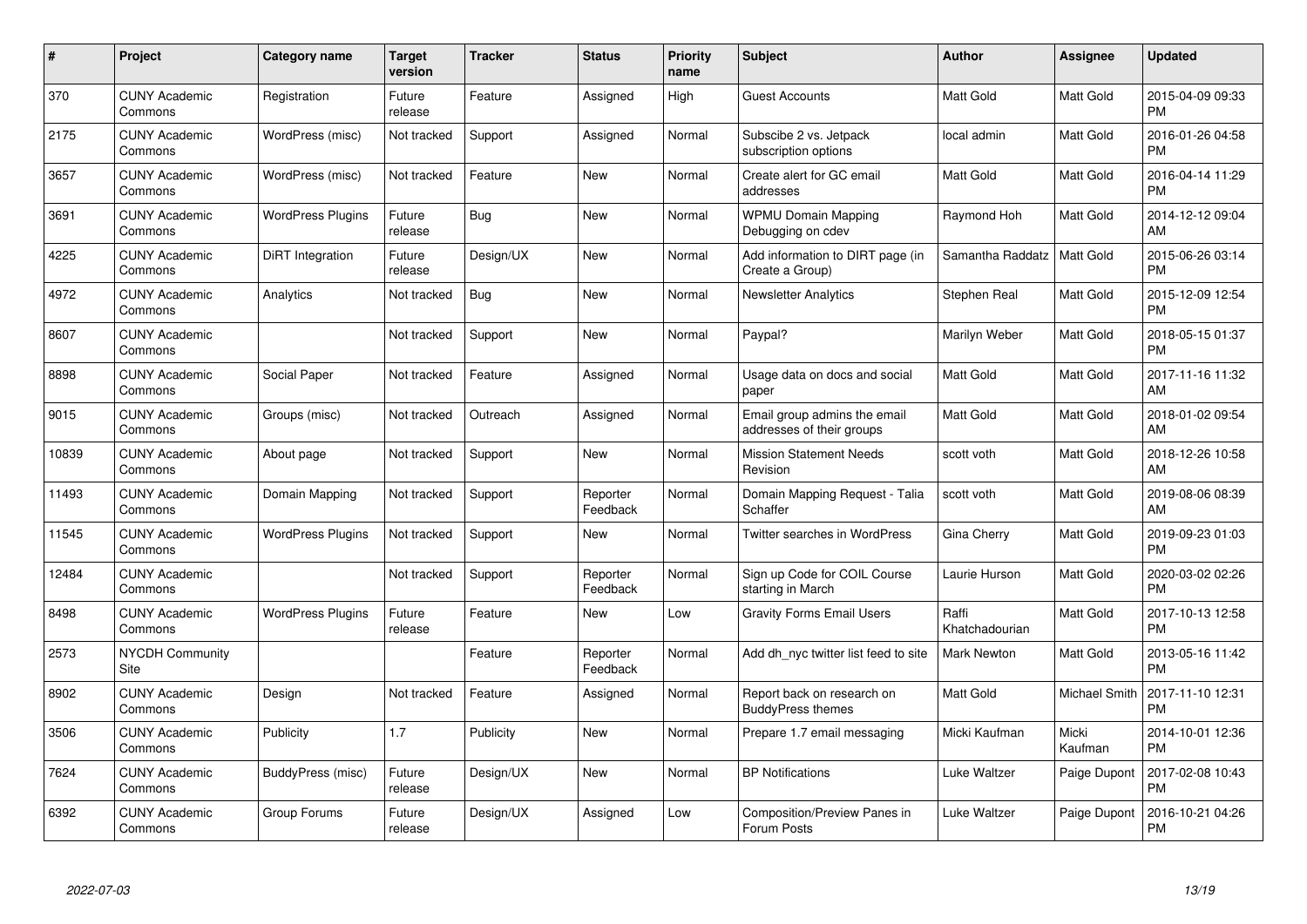| #     | <b>Project</b>                  | <b>Category name</b>      | <b>Target</b><br>version | <b>Tracker</b> | <b>Status</b>        | <b>Priority</b><br>name | <b>Subject</b>                                                                       | <b>Author</b>           | Assignee           | <b>Updated</b>                |
|-------|---------------------------------|---------------------------|--------------------------|----------------|----------------------|-------------------------|--------------------------------------------------------------------------------------|-------------------------|--------------------|-------------------------------|
| 11393 | <b>CUNY Academic</b><br>Commons |                           | Not tracked              | Publicity      | New                  | Normal                  | After 1.15 release, ceate a hero<br>slide and post about adding a site<br>to a group | scott voth              | Patrick<br>Sweeney | 2019-05-14 10:32<br>AM        |
| 5691  | <b>CUNY Academic</b><br>Commons | <b>Blogs (BuddyPress)</b> | Future<br>release        | Bug            | Assigned             | High                    | Differing numbers on Sites display                                                   | <b>Matt Gold</b>        | Raymond<br>Hoh     | 2016-06-13 01:37<br><b>PM</b> |
| 6644  | <b>CUNY Academic</b><br>Commons |                           | Not tracked              | Bug            | Reporter<br>Feedback | High                    | White Screen at Login Pge                                                            | Luke Waltzer            | Raymond<br>Hoh     | 2016-11-21 10:34<br><b>PM</b> |
| 13457 | <b>CUNY Academic</b><br>Commons | Group Forums              | 2.0.3                    | Bug            | <b>New</b>           | High                    | Forum post not sending<br>notifications                                              | Filipa Calado           | Raymond<br>Hoh     | 2022-06-29 11:32<br>AM        |
| 3192  | <b>CUNY Academic</b><br>Commons | Group Forums              | Future<br>release        | Feature        | Assigned             | Normal                  | Customizable forum views for<br>bbPress 2.x group forums                             | Boone Gorges            | Raymond<br>Hoh     | 2015-11-09 12:47<br><b>PM</b> |
| 3369  | <b>CUNY Academic</b><br>Commons | Reply By Email            | Not tracked              | Outreach       | Hold                 | Normal                  | Release reply by email to WP<br>plugin directory                                     | <b>Matt Gold</b>        | Raymond<br>Hoh     | 2016-03-01 12:46<br><b>PM</b> |
| 3492  | <b>CUNY Academic</b><br>Commons | <b>WordPress Themes</b>   | Future<br>release        | Support        | Assigned             | Normal                  | Add CBOX theme to the<br>Commons                                                     | scott voth              | Raymond<br>Hoh     | 2014-10-08 05:55<br><b>PM</b> |
| 3517  | <b>CUNY Academic</b><br>Commons | My Commons                | Future<br>release        | Feature        | Assigned             | Normal                  | Mute/Unmute My Commons<br>updates                                                    | Matt Gold               | Raymond<br>Hoh     | 2015-11-09 01:19<br><b>PM</b> |
| 3536  | <b>CUNY Academic</b><br>Commons | My Commons                | Future<br>release        | Feature        | Assigned             | Normal                  | Infinite Scroll on My Commons<br>page                                                | <b>Matt Gold</b>        | Raymond<br>Hoh     | 2015-04-13 04:42<br><b>PM</b> |
| 3577  | <b>CUNY Academic</b><br>Commons | My Commons                | Future<br>release        | Design/UX      | Assigned             | Normal                  | Replies to items in My Commons                                                       | <b>Matt Gold</b>        | Raymond<br>Hoh     | 2015-04-09 05:19<br><b>PM</b> |
| 3662  | <b>CUNY Academic</b><br>Commons | <b>SEO</b>                | Future<br>release        | Feature        | Assigned             | Normal                  | Duplicate Content/SEO/Google<br>issues                                               | <b>Matt Gold</b>        | Raymond<br>Hoh     | 2015-04-13 04:37<br><b>PM</b> |
| 3939  | <b>CUNY Academic</b><br>Commons | <b>WordPress Plugins</b>  | Future<br>release        | Bug            | Hold                 | Normal                  | Activity stream support for<br>Co-Authors Plus plugin                                | Raymond Hoh             | Raymond<br>Hoh     | 2015-11-09 06:13<br><b>PM</b> |
| 4388  | <b>CUNY Academic</b><br>Commons | WordPress (misc)          | Future<br>release        | Bug            | Assigned             | Normal                  | Repeated request for<br>authentication.                                              | Alice.Lynn<br>McMichael | Raymond<br>Hoh     | 2015-08-11 07:35<br><b>PM</b> |
| 5282  | <b>CUNY Academic</b><br>Commons | Social Paper              | Future<br>release        | Bug            | New                  | Normal                  | Replying via email directs to paper<br>but not individual comment.                   | Marilyn Weber           | Raymond<br>Hoh     | 2016-03-02 01:48<br><b>PM</b> |
| 6671  | <b>CUNY Academic</b><br>Commons | Reply By Email            | Not tracked              | <b>Bug</b>     | Assigned             | Normal                  | "Post too often" RBE error<br>message                                                | <b>Matt Gold</b>        | Raymond<br>Hoh     | 2016-11-11 09:55<br>AM        |
| 6995  | <b>CUNY Academic</b><br>Commons | Home Page                 | Not tracked              | <b>Bug</b>     | Assigned             | Normal                  | member filter on homepage not<br>working                                             | <b>Matt Gold</b>        | Raymond<br>Hoh     | 2016-12-11 09:46<br><b>PM</b> |
| 7115  | <b>CUNY Academic</b><br>Commons | Groups (misc)             | Future<br>release        | Feature        | Reporter<br>Feedback | Normal                  | make licensing info clear during<br>group creation                                   | <b>Matt Gold</b>        | Raymond<br>Hoh     | 2020-12-08 11:32<br>AM        |
| 7928  | <b>CUNY Academic</b><br>Commons | Group Forums              | Not tracked              | <b>Bug</b>     | New                  | Normal                  | Duplicate Forum post                                                                 | Luke Waltzer            | Raymond<br>Hoh     | 2017-04-11 09:27<br><b>PM</b> |
| 8976  | <b>CUNY Academic</b><br>Commons | Reply By Email            | Not tracked              | Feature        | Assigned             | Normal                  | Package RBE new topics posting?                                                      | Matt Gold               | Raymond<br>Hoh     | 2017-12-04 02:34<br><b>PM</b> |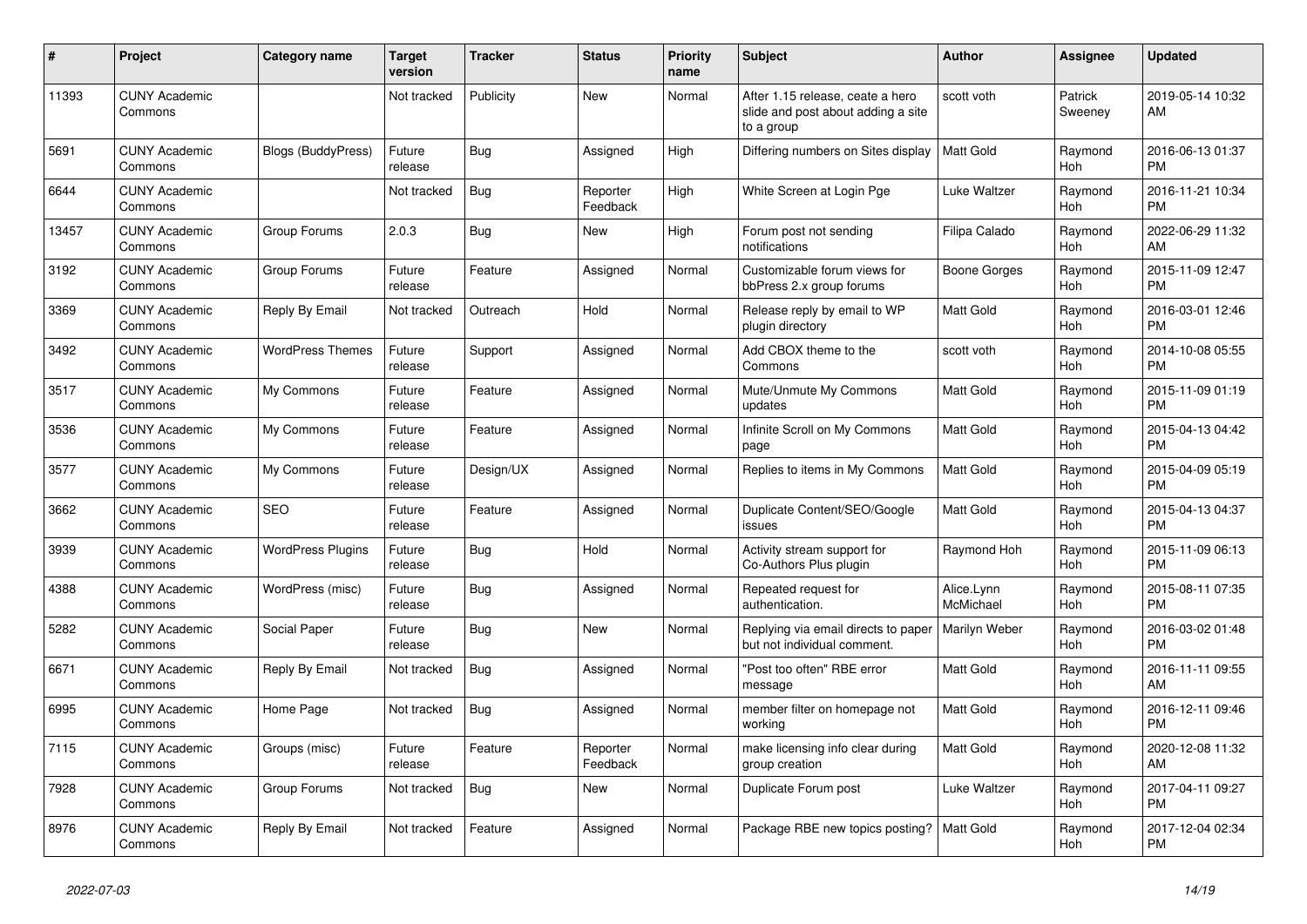| #     | Project                         | <b>Category name</b>     | <b>Target</b><br>version | <b>Tracker</b> | <b>Status</b>        | <b>Priority</b><br>name | <b>Subject</b>                                                  | <b>Author</b>    | <b>Assignee</b> | <b>Updated</b>                |
|-------|---------------------------------|--------------------------|--------------------------|----------------|----------------------|-------------------------|-----------------------------------------------------------------|------------------|-----------------|-------------------------------|
| 8991  | <b>CUNY Academic</b><br>Commons | Reply By Email           | Not tracked              | Bug            | Hold                 | Normal                  | RBE duplicate email message<br>issue                            | <b>Matt Gold</b> | Raymond<br>Hoh  | 2018-02-18 08:53<br><b>PM</b> |
| 9060  | <b>CUNY Academic</b><br>Commons | Commons In A Box         | Not tracked              | Bug            | Hold                 | Normal                  | Problems with CBox image library<br>upload                      | Lisa Rhody       | Raymond<br>Hoh  | 2018-01-10 03:26<br><b>PM</b> |
| 9346  | <b>CUNY Academic</b><br>Commons | WordPress (misc)         | Not tracked              | <b>Bug</b>     | <b>New</b>           | Normal                  | Clone cetls.bmcc.cuny.edu for<br>development                    | Owen Roberts     | Raymond<br>Hoh  | 2018-03-06 05:35<br><b>PM</b> |
| 9729  | <b>CUNY Academic</b><br>Commons | <b>SEO</b>               | Not tracked              | Support        | <b>New</b>           | Normal                  | 503 Errors showing on<br>newlaborforum.cuny.edu                 | Diane Krauthamer | Raymond<br>Hoh  | 2018-05-22 04:48<br><b>PM</b> |
| 10262 | <b>CUNY Academic</b><br>Commons |                          | Not tracked              | Bug            | Reporter<br>Feedback | Normal                  | Newsletter Plugin: Broken Image<br>at Bottom of All Newsletters | Mark Webb        | Raymond<br>Hoh  | 2018-08-30 05:17<br><b>PM</b> |
| 10659 | <b>CUNY Academic</b><br>Commons | Group Forums             | Future<br>release        | Feature        | Assigned             | Normal                  | Post to multiple groups via email                               | <b>Matt Gold</b> | Raymond<br>Hoh  | 2018-11-15 12:54<br>AM        |
| 11149 | <b>CUNY Academic</b><br>Commons |                          | Not tracked              | Support        | Reporter<br>Feedback | Normal                  | comments getting blocked                                        | Marilyn Weber    | Raymond<br>Hoh  | 2019-03-26 11:40<br>AM        |
| 11243 | <b>CUNY Academic</b><br>Commons | BuddyPress (misc)        | Future<br>release        | Bug            | <b>New</b>           | Normal                  | Audit bp-custom.php                                             | Raymond Hoh      | Raymond<br>Hoh  | 2022-04-26 11:59<br>AM        |
| 11624 | <b>CUNY Academic</b><br>Commons | WordPress (misc)         | Not tracked              | Support        | New                  | Normal                  | Change pages into posts or swap<br>database for a Commons site? | Stephen Klein    | Raymond<br>Hoh  | 2019-07-09 11:04<br>AM        |
| 11649 | <b>CUNY Academic</b><br>Commons | <b>WordPress Plugins</b> | 2.0.3                    | <b>Bug</b>     | In Progress          | Normal                  | CC license displayed on every<br>page                           | Gina Cherry      | Raymond<br>Hoh  | 2022-06-29 11:32<br>AM        |
| 12004 | <b>CUNY Academic</b><br>Commons |                          | Not tracked              | Support        | Reporter<br>Feedback | Normal                  | Notifications for spam blog<br>comments                         | Gina Cherry      | Raymond<br>Hoh  | 2019-11-01 12:05<br><b>PM</b> |
| 12741 | <b>CUNY Academic</b><br>Commons | <b>WordPress Plugins</b> | Not tracked              | Support        | Reporter<br>Feedback | Normal                  | <b>Tableau Public Viz Block</b>                                 | Marilyn Weber    | Raymond<br>Hoh  | 2020-05-12 11:00<br>AM        |
| 13286 | <b>CUNY Academic</b><br>Commons |                          | Not tracked              | Support        | New                  | Normal                  | problem connecting with<br><b>WordPress app</b>                 | Marilyn Weber    | Raymond<br>Hoh  | 2020-09-08 11:16<br>AM        |
| 13328 | <b>CUNY Academic</b><br>Commons | Group Forums             | Not tracked              | Bug            | Reporter<br>Feedback | Normal                  | cross-posting in two related<br>groups                          | Marilyn Weber    | Raymond<br>Hoh  | 2020-09-15 10:39<br><b>PM</b> |
| 13358 | <b>CUNY Academic</b><br>Commons | Group Forums             | Future<br>release        | Feature        | New                  | Normal                  | Improved UI for group forum<br>threading settings               | Boone Gorges     | Raymond<br>Hoh  | 2021-11-19 12:27<br><b>PM</b> |
| 13430 | <b>CUNY Academic</b><br>Commons | Reply By Email           | Not tracked              | Bug            | New                  | Normal                  | Delay in RBE                                                    | Luke Waltzer     | Raymond<br>Hoh  | 2020-10-13 11:16<br>AM        |
| 13946 | <b>CUNY Academic</b><br>Commons | <b>WordPress Plugins</b> | 2.1.0                    | Support        | Assigned             | Normal                  | Custom Embed handler For<br>OneDrive files                      | scott voth       | Raymond<br>Hoh  | 2022-05-26 10:46<br>AM        |
| 14496 | <b>CUNY Academic</b><br>Commons | Domain Mapping           | Future<br>release        | Bug            | New                  | Normal                  | Mapped domain SSO uses<br>third-party cookies                   | Raymond Hoh      | Raymond<br>Hoh  | 2021-05-24 04:03<br><b>PM</b> |
| 14983 | <b>CUNY Academic</b><br>Commons | WordPress (misc)         | Not tracked              | Support        | Reporter<br>Feedback | Normal                  | "Read More" tag not working                                     | Rebecca Krisel   | Raymond<br>Hoh  | 2021-11-23 01:17<br><b>PM</b> |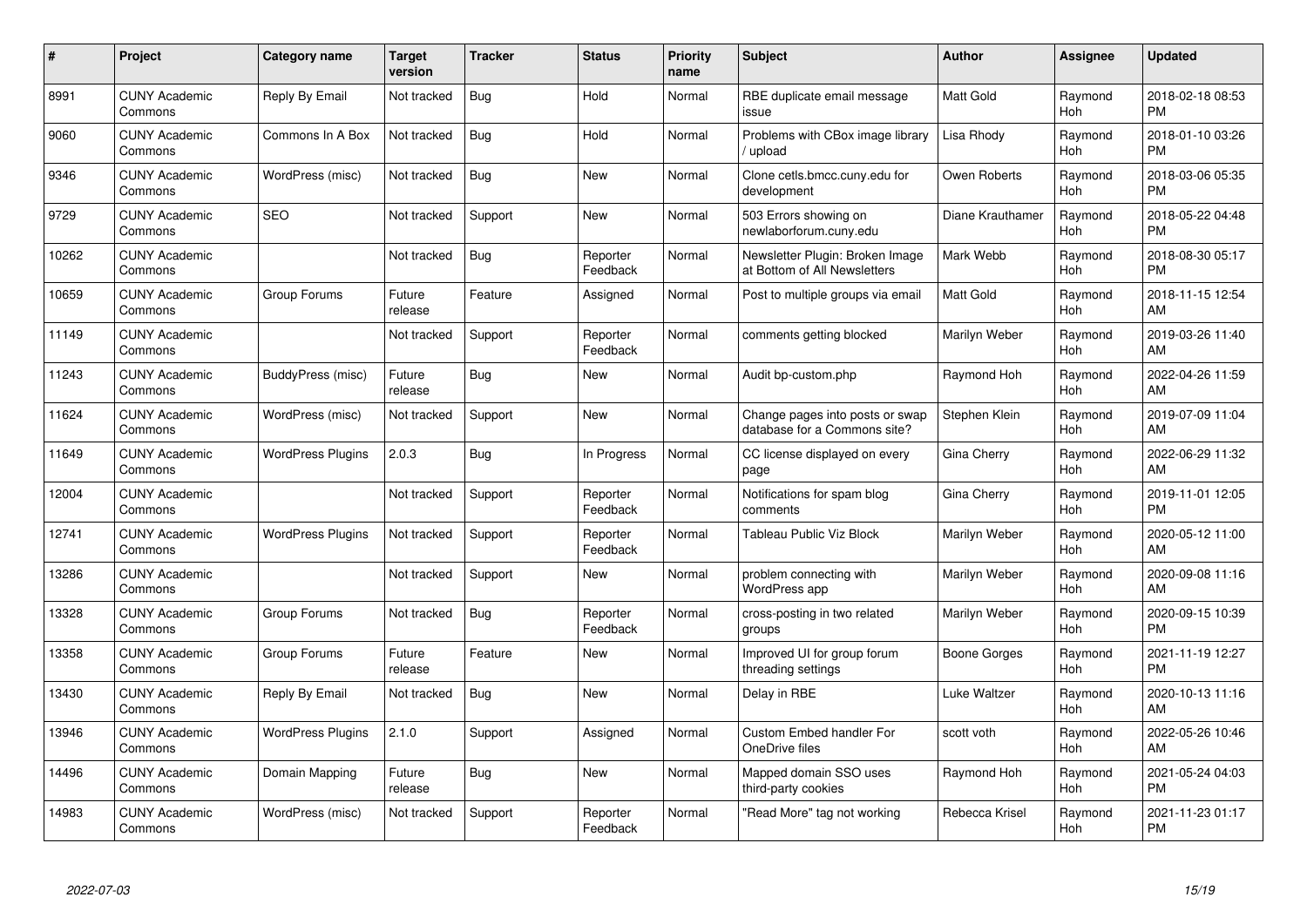| #     | Project                         | <b>Category name</b>       | <b>Target</b><br>version | <b>Tracker</b> | <b>Status</b>        | Priority<br>name | <b>Subject</b>                                                                | Author                  | <b>Assignee</b>     | <b>Updated</b>                |
|-------|---------------------------------|----------------------------|--------------------------|----------------|----------------------|------------------|-------------------------------------------------------------------------------|-------------------------|---------------------|-------------------------------|
| 14994 | <b>CUNY Academic</b><br>Commons | cdev.gc.cuny.edu           | Not tracked              | Support        | In Progress          | Normal           | Clear Cache on CDEV                                                           | scott voth              | Raymond<br>Hoh      | 2021-12-07 03:51<br><b>PM</b> |
| 15516 | <b>CUNY Academic</b><br>Commons | <b>WordPress Plugins</b>   |                          | <b>Bug</b>     | Reporter<br>Feedback | Normal           | Can't publish or save draft of post<br>on wordpress.com                       | Raffi<br>Khatchadourian | Raymond<br>Hoh      | 2022-03-02 05:52<br><b>PM</b> |
| 16110 | <b>CUNY Academic</b><br>Commons |                            |                          | Support        | Reporter<br>Feedback | Normal           | remove Creative Commons<br>license from pages?                                | Marilyn Weber           | Raymond<br>Hoh      | 2022-05-17 06:11<br><b>PM</b> |
| 16177 | <b>CUNY Academic</b><br>Commons | Reply By Email             |                          | Bug            | New                  | Normal           | Switch to Inbound mode for RBE                                                | Raymond Hoh             | Raymond<br>Hoh      | 2022-05-30 04:32<br><b>PM</b> |
| 16245 | <b>CUNY Academic</b><br>Commons | WordPress (misc)           |                          | Bug            | Reporter<br>Feedback | Normal           | Save Button missing on<br>WordPress Profile page                              | scott voth              | Raymond<br>Hoh      | 2022-06-16 03:09<br><b>PM</b> |
| 16319 | <b>CUNY Academic</b><br>Commons | <b>WordPress Plugins</b>   | 2.0.3                    | Bug            | New                  | Normal           | Request for Events Calendar Pro<br>5.14.2 update                              | Raymond Hoh             | Raymond<br>Hoh      | 2022-07-01 04:16<br><b>PM</b> |
| 333   | <b>CUNY Academic</b><br>Commons | <b>Email Notifications</b> | Future<br>release        | Feature        | Assigned             | Low              | Delay Forum Notification Email<br>Delivery Until After Editing Period<br>Ends | <b>Matt Gold</b>        | Raymond<br>Hoh      | 2015-11-09 06:01<br><b>PM</b> |
| 1192  | <b>CUNY Academic</b><br>Commons | <b>Group Files</b>         | Future<br>release        | Feature        | Assigned             | Low              | When posting group files, allow<br>users to add a category without<br>saving  | Matt Gold               | Raymond<br>Hoh      | 2015-11-09 05:53<br><b>PM</b> |
| 4535  | <b>CUNY Academic</b><br>Commons | My Commons                 | Future<br>release        | Bug            | <b>New</b>           | Low              | My Commons filter issue                                                       | scott voth              | Raymond<br>Hoh      | 2015-09-01 11:17<br>AM        |
| 5016  | <b>CUNY Academic</b><br>Commons | Events                     | Future<br>release        | Feature        | Assigned             | Low              | Allow comments to be posted on<br>events                                      | <b>Matt Gold</b>        | Raymond<br>Hoh      | 2019-03-01 02:23<br><b>PM</b> |
| 6749  | <b>CUNY Academic</b><br>Commons | Events                     | Future<br>release        | Bug            | New                  | Low              | BPEO iCal request can trigger<br>very large number of DB queries              | <b>Boone Gorges</b>     | Raymond<br>Hoh      | 2016-11-15 10:09<br><b>PM</b> |
| 11971 | <b>CUNY Academic</b><br>Commons | <b>Email Notifications</b> | Future<br>release        | <b>Bug</b>     | Reporter<br>Feedback | Low              | Pictures obscured in emailed post<br>notifications                            | Marilyn Weber           | Raymond<br>Hoh      | 2019-11-21 01:14<br><b>PM</b> |
| 2571  | <b>NYCDH Community</b><br>Site  |                            |                          | Feature        | Assigned             | Normal           | Add Google custom search box to<br>homepage                                   | Mark Newton             | Raymond<br>Hoh      | 2013-05-18 07:49<br><b>PM</b> |
| 2574  | <b>NYCDH Community</b><br>Site  |                            |                          | Feature        | Assigned             | Normal           | Add Way to Upload Files to<br>Groups                                          | Mark Newton             | Raymond<br>Hoh      | 2013-05-18 07:46<br><b>PM</b> |
| 8992  | <b>NYCDH Community</b><br>Site  |                            |                          | Bug            | Assigned             | Normal           | Multiple RBE error reports                                                    | <b>Matt Gold</b>        | Raymond<br>Hoh      | 2017-12-11 05:43<br><b>PM</b> |
| 497   | <b>CUNY Academic</b><br>Commons | <b>WordPress Plugins</b>   | Future<br>release        | Feature        | Assigned             | Normal           | Drag and Drop Ordering on<br>Gallery Post Plugin                              | Matt Gold               | Ron Rennick         | 2015-11-09 06:18<br>PM        |
| 308   | <b>CUNY Academic</b><br>Commons | Registration               | Future<br>release        | Feature        | New                  | Normal           | Group recommendations for<br>signup process                                   | <b>Boone Gorges</b>     | Samantha<br>Raddatz | 2015-11-09 05:07<br><b>PM</b> |
| 481   | <b>CUNY Academic</b><br>Commons | Groups (misc)              | Future<br>release        | Feature        | Assigned             | Normal           | ability to archive inactive groups<br>and blogs                               | Michael Mandiberg       | Samantha<br>Raddatz | 2015-11-09 05:56<br><b>PM</b> |
| 653   | <b>CUNY Academic</b><br>Commons | Group Blogs                | Future<br>release        | Feature        | Assigned             | Normal           | Redesign Integration of Groups<br>and Blogs                                   | Matt Gold               | Samantha<br>Raddatz | 2015-11-09 05:40<br><b>PM</b> |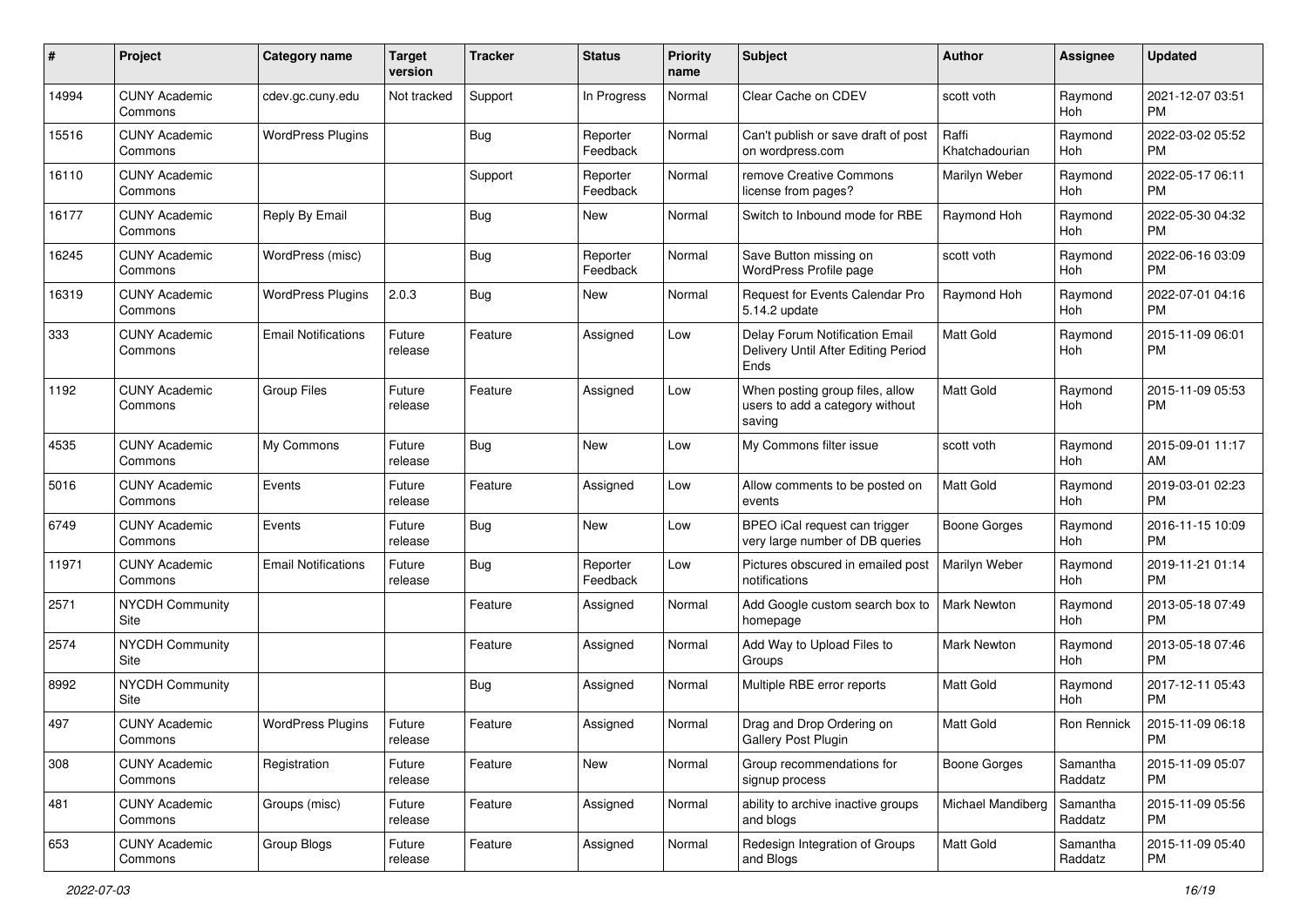| $\#$ | Project                         | <b>Category name</b>    | <b>Target</b><br>version | <b>Tracker</b> | <b>Status</b>        | <b>Priority</b><br>name | <b>Subject</b>                                                        | <b>Author</b>           | Assignee            | <b>Updated</b>                |
|------|---------------------------------|-------------------------|--------------------------|----------------|----------------------|-------------------------|-----------------------------------------------------------------------|-------------------------|---------------------|-------------------------------|
| 1105 | <b>CUNY Academic</b><br>Commons | WordPress (misc)        | Future<br>release        | Feature        | Assigned             | Normal                  | Rephrase Blog Privacy Options                                         | <b>Matt Gold</b>        | Samantha<br>Raddatz | 2015-11-09 06:19<br><b>PM</b> |
| 3458 | <b>CUNY Academic</b><br>Commons | Groups (misc)           | Future<br>release        | Feature        | Assigned             | Normal                  | Filter Members of Group by<br>Campus                                  | Michael Smith           | Samantha<br>Raddatz | 2014-09-26 08:32<br><b>PM</b> |
| 3473 | <b>CUNY Academic</b><br>Commons | User Experience         | Future<br>release        | Feature        | Assigned             | Normal                  | Commons profile: Add help info<br>about "Positions" replacing "title" | Keith Miyake            | Samantha<br>Raddatz | 2015-11-09 02:28<br><b>PM</b> |
| 4027 | <b>CUNY Academic</b><br>Commons | Commons In A Box        | Not tracked              | Design/UX      | Assigned             | Normal                  | Usability review of CBOX update<br>procedures                         | Matt Gold               | Samantha<br>Raddatz | 2015-05-11 06:36<br><b>PM</b> |
| 4221 | <b>CUNY Academic</b><br>Commons | Group Forums            | Future<br>release        | Design/UX      | Assigned             | Normal                  | Add 'Number of Posts' display<br>option to Forum page                 | Samantha Raddatz        | Samantha<br>Raddatz | 2015-06-26 02:21<br><b>PM</b> |
| 4226 | <b>CUNY Academic</b><br>Commons | <b>BuddyPress Docs</b>  | Future<br>release        | Design/UX      | <b>New</b>           | Normal                  | Add option to connect a Doc with<br>a Group                           | Samantha Raddatz        | Samantha<br>Raddatz | 2015-09-09 04:08<br><b>PM</b> |
| 4235 | <b>CUNY Academic</b><br>Commons |                         | Not tracked              | Design/UX      | Assigned             | Normal                  | Explore user experience around<br>comments on forum topics vs docs    | Matt Gold               | Samantha<br>Raddatz | 2015-07-21 10:23<br>AM        |
| 4253 | <b>CUNY Academic</b><br>Commons | <b>Public Portfolio</b> | Future<br>release        | Design/UX      | <b>New</b>           | Normal                  | Encourage users to add portfolio<br>content                           | Samantha Raddatz        | Samantha<br>Raddatz | 2015-07-07 11:32<br>AM        |
| 4404 | <b>CUNY Academic</b><br>Commons | <b>Public Portfolio</b> | Future<br>release        | Design/UX      | Assigned             | Normal                  | Change color of permissions info<br>on portfolio editing interface    | <b>Matt Gold</b>        | Samantha<br>Raddatz | 2015-08-11 05:28<br><b>PM</b> |
| 4622 | <b>CUNY Academic</b><br>Commons | <b>Public Portfolio</b> | Future<br>release        | Design/UX      | <b>New</b>           | Normal                  | <b>Profile Visibility Settings</b>                                    | Samantha Raddatz        | Samantha<br>Raddatz | 2015-09-21 12:18<br><b>PM</b> |
| 4661 | <b>CUNY Academic</b><br>Commons | <b>User Experience</b>  | Future<br>release        | Bug            | Assigned             | Normal                  | Simplify Events text                                                  | Matt Gold               | Samantha<br>Raddatz | 2015-10-02 09:06<br><b>PM</b> |
| 4986 | <b>CUNY Academic</b><br>Commons | ZenDesk                 | Not tracked              | Support        | Assigned             | Normal                  | Prepare documentation for<br>Zendesk re web widget                    | Matt Gold               | Samantha<br>Raddatz | 2016-02-25 03:09<br><b>PM</b> |
| 5183 | <b>CUNY Academic</b><br>Commons | Social Paper            | Future<br>release        | Design/UX      | New                  | Normal                  | Creating a new paper when<br>viewing an existing paper                | Raffi<br>Khatchadourian | Samantha<br>Raddatz | 2016-02-02 12:09<br><b>PM</b> |
| 5225 | <b>CUNY Academic</b><br>Commons | Registration            | Future<br>release        | Feature        | Assigned             | Normal                  | On-boarding Issues                                                    | Luke Waltzer            | Samantha<br>Raddatz | 2016-02-12 02:58<br><b>PM</b> |
| 5298 | <b>CUNY Academic</b><br>Commons |                         | Not tracked              | Publicity      | New                  | Normal                  | Survey Pop-Up Text                                                    | Samantha Raddatz        | Samantha<br>Raddatz | 2016-03-22 12:27<br><b>PM</b> |
| 5317 | <b>CUNY Academic</b><br>Commons | Group Blogs             | Not tracked              | Bug            | Reporter<br>Feedback | Normal                  | Notifications of New Post Didn't<br>Come                              | Luke Waltzer            | Samantha<br>Raddatz | 2016-03-21 10:41<br><b>PM</b> |
| 5397 | <b>CUNY Academic</b><br>Commons | Social Paper            | Future<br>release        | Feature        | New                  | Normal                  | frustrating to have to<br>enable/disable in SP                        | Marilyn Weber           | Samantha<br>Raddatz | 2016-04-20 03:39<br><b>PM</b> |
| 310  | <b>CUNY Academic</b><br>Commons | BuddyPress (misc)       | Future<br>release        | Feature        | Assigned             | Low                     | <b>Friend Request Email</b>                                           | Matt Gold               | Samantha<br>Raddatz | 2015-11-09 05:08<br><b>PM</b> |
| 1456 | <b>CUNY Academic</b><br>Commons | Group Invitations       | Future<br>release        | Feature        | Reporter<br>Feedback | Low                     | Invite to Group Button from Profile<br>Field                          | <b>Matt Gold</b>        | Samantha<br>Raddatz | 2015-11-09 05:59<br><b>PM</b> |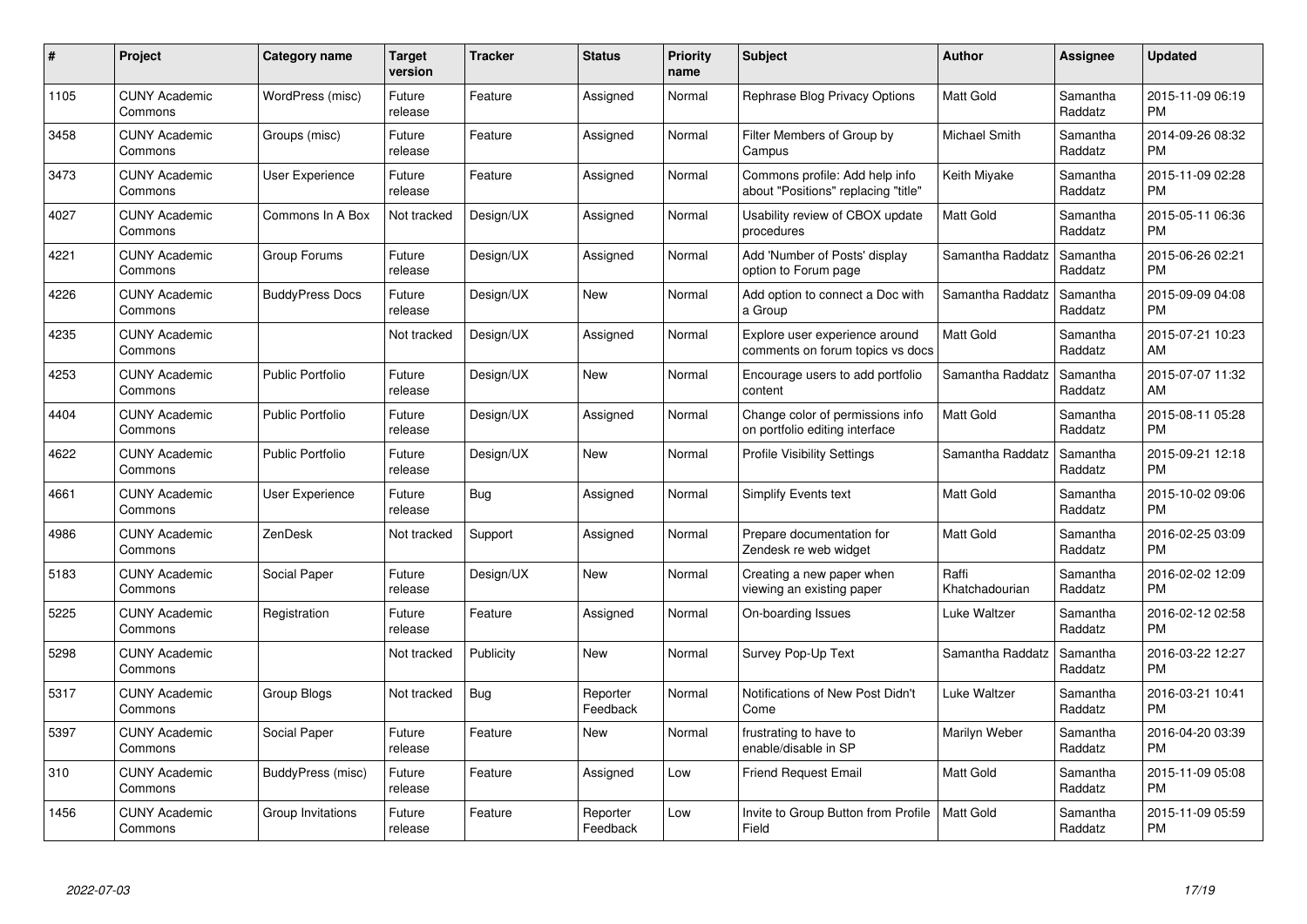| #     | Project                         | Category name               | <b>Target</b><br>version | <b>Tracker</b> | <b>Status</b>        | <b>Priority</b><br>name | Subject                                                                                                                                               | Author                 | Assignee            | <b>Updated</b>                |
|-------|---------------------------------|-----------------------------|--------------------------|----------------|----------------------|-------------------------|-------------------------------------------------------------------------------------------------------------------------------------------------------|------------------------|---------------------|-------------------------------|
| 5050  | <b>CUNY Academic</b><br>Commons | Social Paper                | Future<br>release        | Feature        | <b>New</b>           | Low                     | Making comments visible in SP<br>editing mode (SP suggestion #1)                                                                                      | Marilyn Weber          | Samantha<br>Raddatz | 2019-09-17 11:10<br><b>PM</b> |
| 5053  | <b>CUNY Academic</b><br>Commons | Social Paper                | Future<br>release        | Feature        | New                  | Low                     | Scrollable menu to add readers<br>(SP suggestion #4)                                                                                                  | Marilyn Weber          | Samantha<br>Raddatz | 2016-04-21 05:21<br><b>PM</b> |
| 5058  | <b>CUNY Academic</b><br>Commons | Social Paper                | Future<br>release        | Feature        | <b>New</b>           | Low                     | Can there be a clearer signal that<br>even when comments have<br>already been made you add<br>comments by clicking on the side?<br>(SP suggestion #5) | Marilyn Weber          | Samantha<br>Raddatz | 2016-02-11 10:24<br><b>PM</b> |
| 10439 | <b>CUNY Academic</b><br>Commons | Design                      | 2.1.0                    | Design/UX      | <b>New</b>           | Normal                  | Create Style Guide for Commons                                                                                                                        | Sonja Leix             | Sara Cannon         | 2022-06-28 01:43<br>PM        |
| 10580 | <b>CUNY Academic</b><br>Commons | Information<br>Architecture | Future<br>release        | Design/UX      | New                  | Normal                  | Primary nav item review                                                                                                                               | Boone Gorges           | Sara Cannon         | 2022-06-28 01:29<br><b>PM</b> |
| 2612  | <b>CUNY Academic</b><br>Commons |                             | Not tracked              | Publicity      | Assigned             | Normal                  | Pinterest site for the Commons                                                                                                                        | local admin            | Sarah<br>Morgano    | 2016-03-04 11:19<br>AM        |
| 3510  | <b>CUNY Academic</b><br>Commons | Publicity                   | 1.7                      | Publicity      | Assigned             | Normal                  | Post on the News Blog re: 'My<br>Commons'                                                                                                             | Micki Kaufman          | Sarah<br>Morgano    | 2014-10-15 11:18<br>AM        |
| 3511  | <b>CUNY Academic</b><br>Commons | Publicity                   | 1.7                      | Publicity      | Assigned             | Normal                  | Social media for 1.7                                                                                                                                  | Micki Kaufman          | Sarah<br>Morgano    | 2014-10-14 03:32<br><b>PM</b> |
| 5826  | <b>CUNY Academic</b><br>Commons | <b>WordPress Plugins</b>    | Future<br>release        | Support        | Reporter<br>Feedback | Normal                  | <b>Remove Subscription Options</b><br>plugin from directory                                                                                           | Sarah Morgano          | Sarah<br>Morgano    | 2016-10-21 04:14<br><b>PM</b> |
| 636   | <b>CUNY Academic</b><br>Commons | WordPress (misc)            | Not tracked              | Support        | Assigned             | Normal                  | Create Lynda.com-like Table of<br>Contents for Prospective Tutorial<br>Screencasts                                                                    | Matt Gold              | scott voth          | 2016-02-23 03:12<br><b>PM</b> |
| 3524  | <b>CUNY Academic</b><br>Commons | Documentation               | Not tracked              | Documentation  | Assigned             | Normal                  | Post describing all you can do<br>when starting up a new blog/group                                                                                   | Matt Gold              | scott voth          | 2014-10-04 12:56<br><b>PM</b> |
| 3565  | <b>CUNY Academic</b><br>Commons | My Commons                  | Not tracked              | Documentation  | <b>New</b>           | Normal                  | Load Newest inconsistencies                                                                                                                           | Chris Stein            | scott voth          | 2015-11-09 01:16<br><b>PM</b> |
| 4222  | <b>CUNY Academic</b><br>Commons | User Experience             | Future<br>release        | Design/UX      | <b>New</b>           | Normal                  | Add information to 'Delete<br>Account' page                                                                                                           | Samantha Raddatz       | scott voth          | 2015-06-26 11:35<br>AM        |
| 6115  | <b>CUNY Academic</b><br>Commons | Publicity                   | Not tracked              | Feature        | Assigned             | Normal                  | create digital signage for GC                                                                                                                         | Matt Gold              | scott voth          | 2016-10-11 10:09<br><b>PM</b> |
| 9908  | <b>CUNY Academic</b><br>Commons |                             | Not tracked              | Feature        | <b>New</b>           | Normal                  | Is it possible to send email<br>updates to users (or an email<br>address not on the list) for only a<br>single page AFTER being<br>prompted?          | <b>Michael Shields</b> | scott voth          | 2018-06-11 01:34<br><b>PM</b> |
| 11883 | <b>CUNY Academic</b><br>Commons | Help/Codex                  | Not tracked              | Support        | New                  | Normal                  | Need Embedding Help Page<br>Update (Tableau)                                                                                                          | Anthony Wheeler        | scott voth          | 2019-09-24 08:49<br>AM        |
| 12247 | <b>CUNY Academic</b><br>Commons | Publicity                   | Not tracked              | Support        | New                  | Normal                  | Screenshot of First Commons<br>Homepage                                                                                                               | scott voth             | scott voth          | 2020-01-14 12:08<br>PM        |